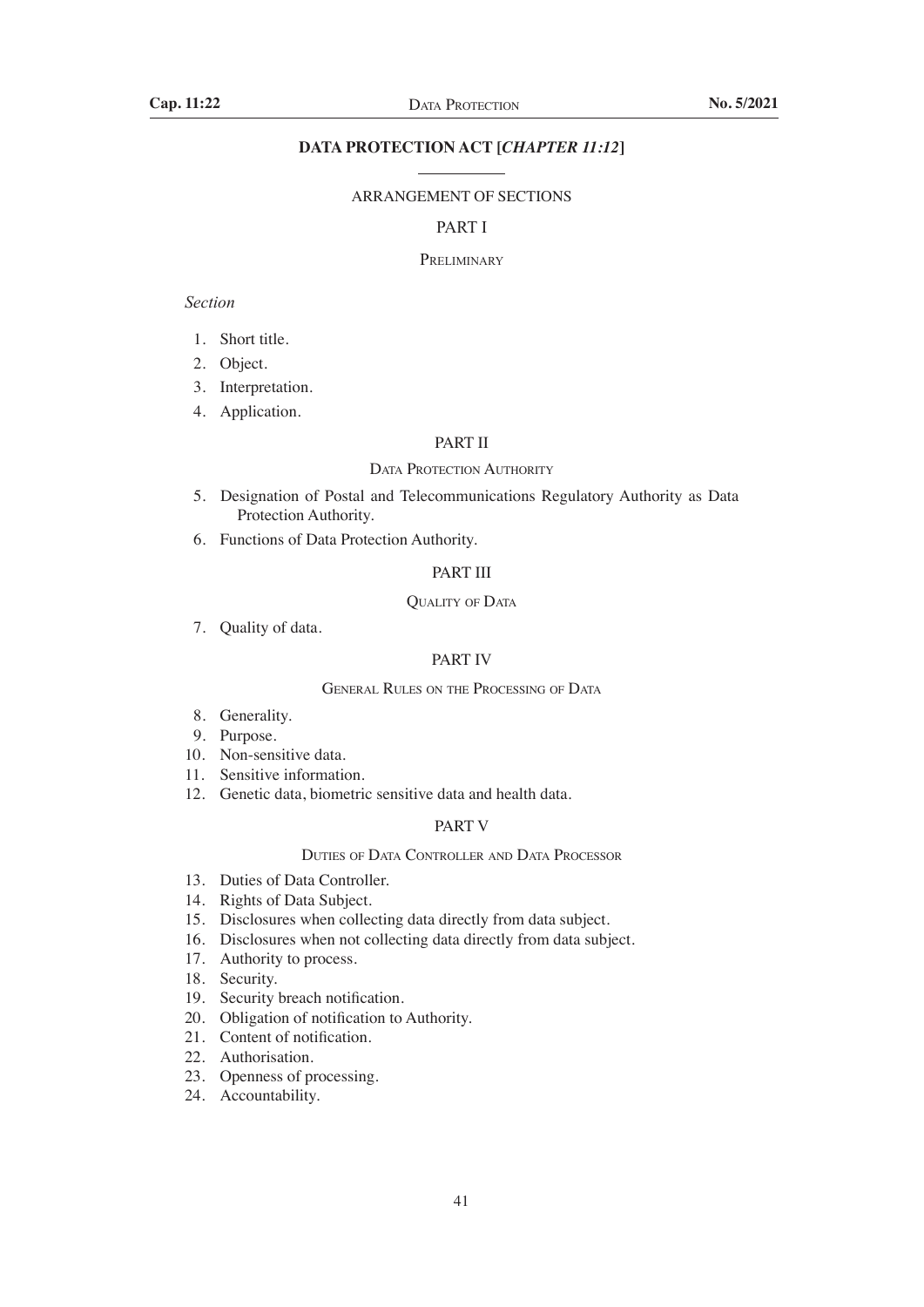## PART VI

## DATA SUBJECT

# *Section*

- 25. Decision taken on basis of Automatic Data Processing.
- 26. Representation of data subjection who is a child.
- 27. Representation of physically, mentally or legally incapacitated data subjects.

# PART VII

## Transborder Flow

- 28. Transfer of personal information outside Zimbabwe.
- 29. Transfer to country outside the Republic of Zimbabwe which does not assure adequate level of protection.

## PART VIII

#### CODE OF CONDUCT

30. Code of conduct.

# PART IX

## **WHISTLEBLOWING**

31. Whistleblower.

## PART X

## General Provisions

- 32. Regulations.
- 33. Offences and penalties.
- 34. Appeals.

## PART XI

#### Consequential Amendments

- 35. Amendment of Chapter VIII of Cap. 9:23.
- 36. Amendment of Cap. 9:07.
- 37. Amendment of Cap. 11:20.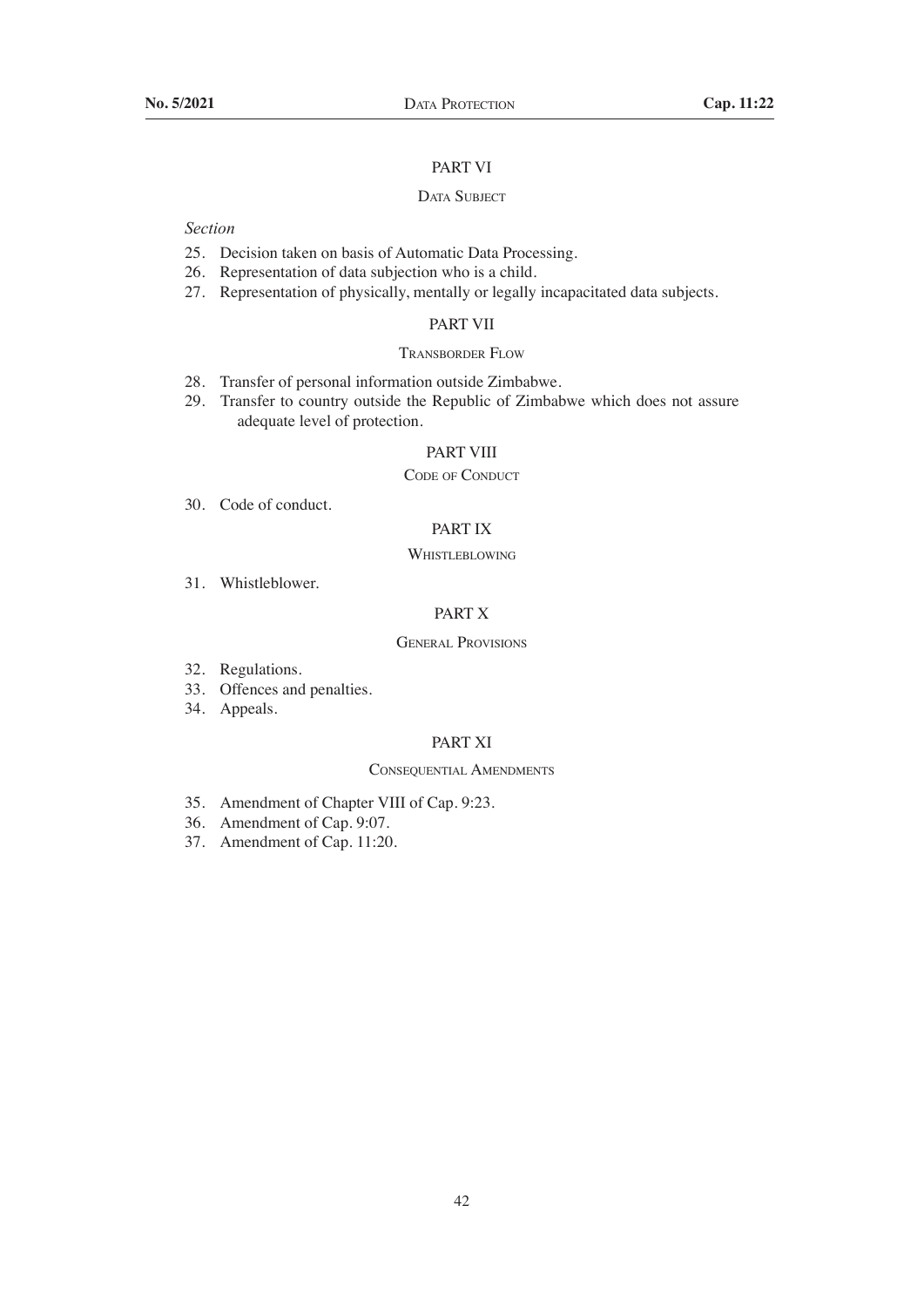

**ZIMBABWE**

# **ACT**

An Act to provide for data protection with due regard to the Declaration of Rights under the Constitution and the public and national interest; to establish a Data Protection Authority and to provide for their functions; to create a technology driven business environment and encourage technological development and the lawful use of technology; to amend sections 162 to 166 of the Criminal Code (Codification and Reform) Act [*Chapter 9:23*] to provide for investigation and collection of evidence of cyber crime and unauthorised data collection and breaches, and to provide for admissibility of electronic evidence for such offences; to amend the Interception of Communications Act [*Chapter 11:20*] to establish a Cyber Security Centre and to provide for matters connected with or incidental to the foregoing.

ENACTED by the Parliament and the President of Zimbabwe.

## PART I

# **PRELIMINARY**

## **1 Short title**

This Act may be cited as the Data Protection Act [*Chapter 11:22*].

**2 Object**

The object of this Act is to increase data protection in order to build confidence and trust in the secure use of information and communication technologies by data controllers, their representatives and data subjects.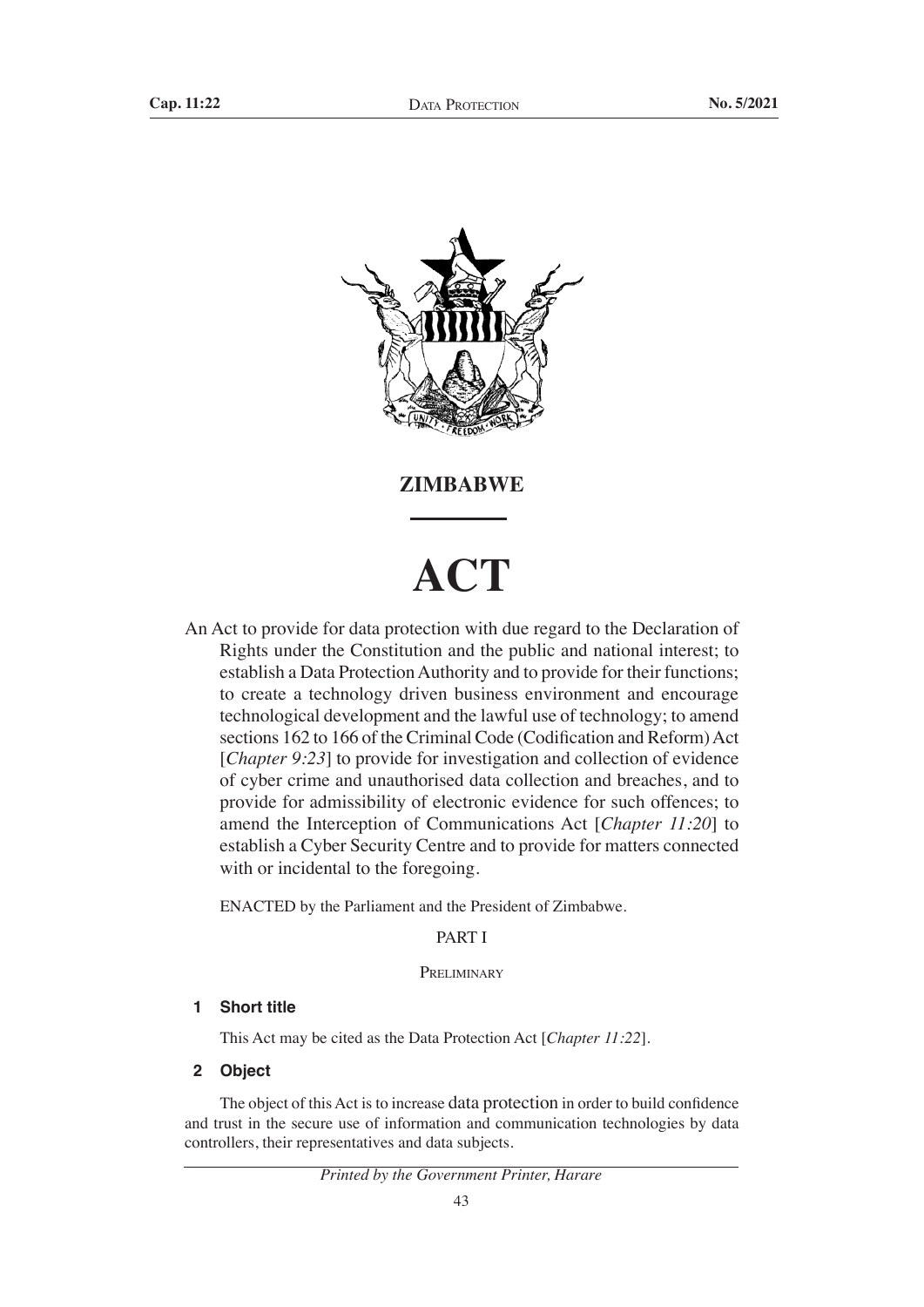## **3 Interpretation**

## In this Act—

"child" means any person under the age of eighteen years;

- "code of conduct" refers to the Data Use Charters drafted by the data controller in order to institute the rightful use of IT resources, the Internet, and electronic communications of the structure concerned, and which have been approved by the Data Protection Authority;
- "consent" refers to any manifestation of specific unequivocal, freely given, informed expression of will by which the data subject or his or her legal, judicial or legally appointed representative accepts that his or her data be processed;
- "critical database" means a computer data storage medium or any part thereof which contains critical data;
- "data" means any representation of facts, concepts, information, whether in text, audio, video, images, machine-readable code or instructions, in a form suitable for communications, interpretation or processing in a computer device, computer system, database, electronic communications network or related devices and includes a computer programme and traffic data;

"data controller" or "controller"-

- (a) refers to any natural person or legal person who is licensable by the Authority;
- (b) includes public bodies and any other person who determines the purpose and means of processing data;
- "data controller's representative" or "controller's representative" refers to any natural person or legal person who performs the functions of the data controller in compliance with obligations set forth in this Act;
- "Data processor" refers to a natural person or legal person, who processes data for and on behalf of the controller and under the controller's instruction, except for the persons who, under the direct employment or similar authority of the controller, are authorised to process the data;
- "Data Protection Authority" or "Authority" refers to Postal and Telecommunications Regulatory Authority of Zimbabwe established in terms of section 5 of the Postal and Telecommunications Act [*Chapter 12:05*];
- "data protection officer" or "DPO" refers to any individual appointed by the data controller and is charged with ensuring, in an independent manner, compliance with the obligations provided for in this Act;
- "data subject" refers to an individual who is an identifiable person and the subject of data;
- "disproportionate effort" means effort that is so labour intensive as to consume a lot of time, money and manpower resources;
- "electronic communications network" means any electronic communication infrastructure and facilitie used for the conveyance of data;
- "genetic data: refers to any personal information stemming from a Deoxyribonucleic acid (DNA) analysis;
- "health professional" refers to any individual determined as such in terms of the Health Professions Act [*Chapter 27:19*];
- "identifiable person" means a person who can be identified directly or indirectly, in particular by reference to an identification number or to one or more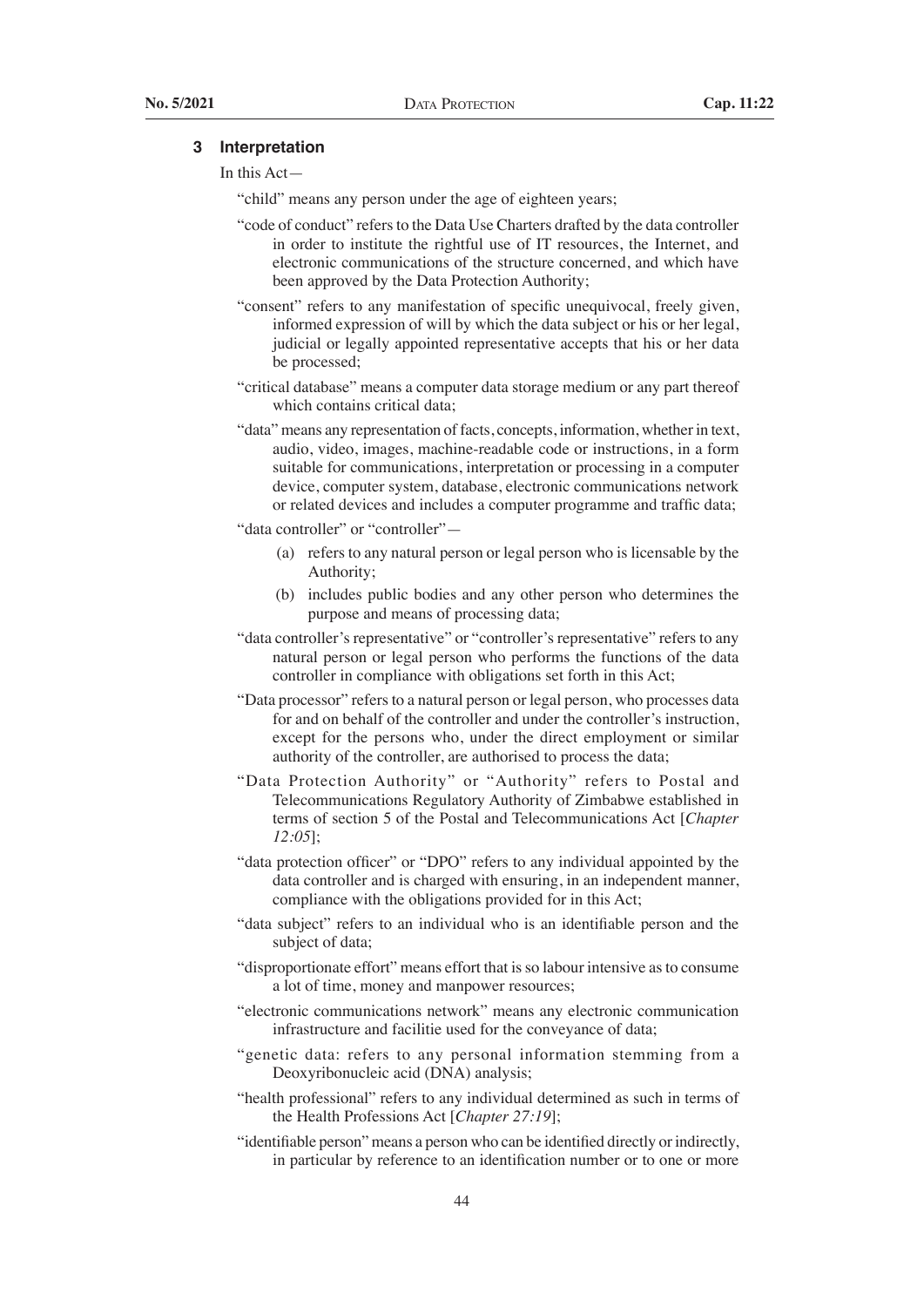factors specific to his or her physical, physiological, mental, economic, cultural or social identity;

- "Minister" means the Minister responsible for information and communications technologies;
- "personal information" means information relating to a data subject, and includes—
	- (a) the person's name, address or telephone number;
	- (b) the person's race, national or ethnic origin, colour, religious or political beliefs or associations;
	- (c) the person's age, sex, sexual orientation, marital status or family status;
	- (d) an identifying number, symbol or other particulars assigned to that person;
	- (e) fingerprints, blood type or inheritable characteristics;
	- $(f)$  information about a person's health care history, including a physical or mental disability;
	- (g) information about educational, financial, criminal or employment history;
	- (h) opinions expressed about an identifiable person;
	- (i) the individual's personal views or opinions, except if they are about someone else; and
	- (i) personal correspondence pertaining to home and family life;
- "processing" refers to any operation or set of operations which are performed upon data, whether or not by automatic means, such as obtaining recording or holding the data or carrying out any operation or set of operations on data, including—
	- (a) organisation, adaptation or alteration of the data;
	- (b) retrieval, consultation or use of the data; or
	- (c) alignment, combination, blocking, erasure or destruction of the data;
- "recipient" a natural or legal person, agency or any other body to whom personal information is disclosed by a data controller, whether a third party or not; however, persons who receive personal information in the framework of a particular legal inquiry shall not be regarded as recipients;
- "sensitive data" refers to—
	- (a) information or any opinion about an individual which reveals or contains the following—
		- (i) racial or ethnic origin;
		- (ii) political opinions:
		- (iii) membership of a political association;
		- (iv) religious beliefs or affiliations;
		- (v) philosophical beliefs;
		- (vi) membership of a professional or trade association;
		- (vii) membership of a trade union;
		- (viii) sex life;
		- (ix) criminal educational, financial or employment history;
		- (x) gender, age, marital status or family status;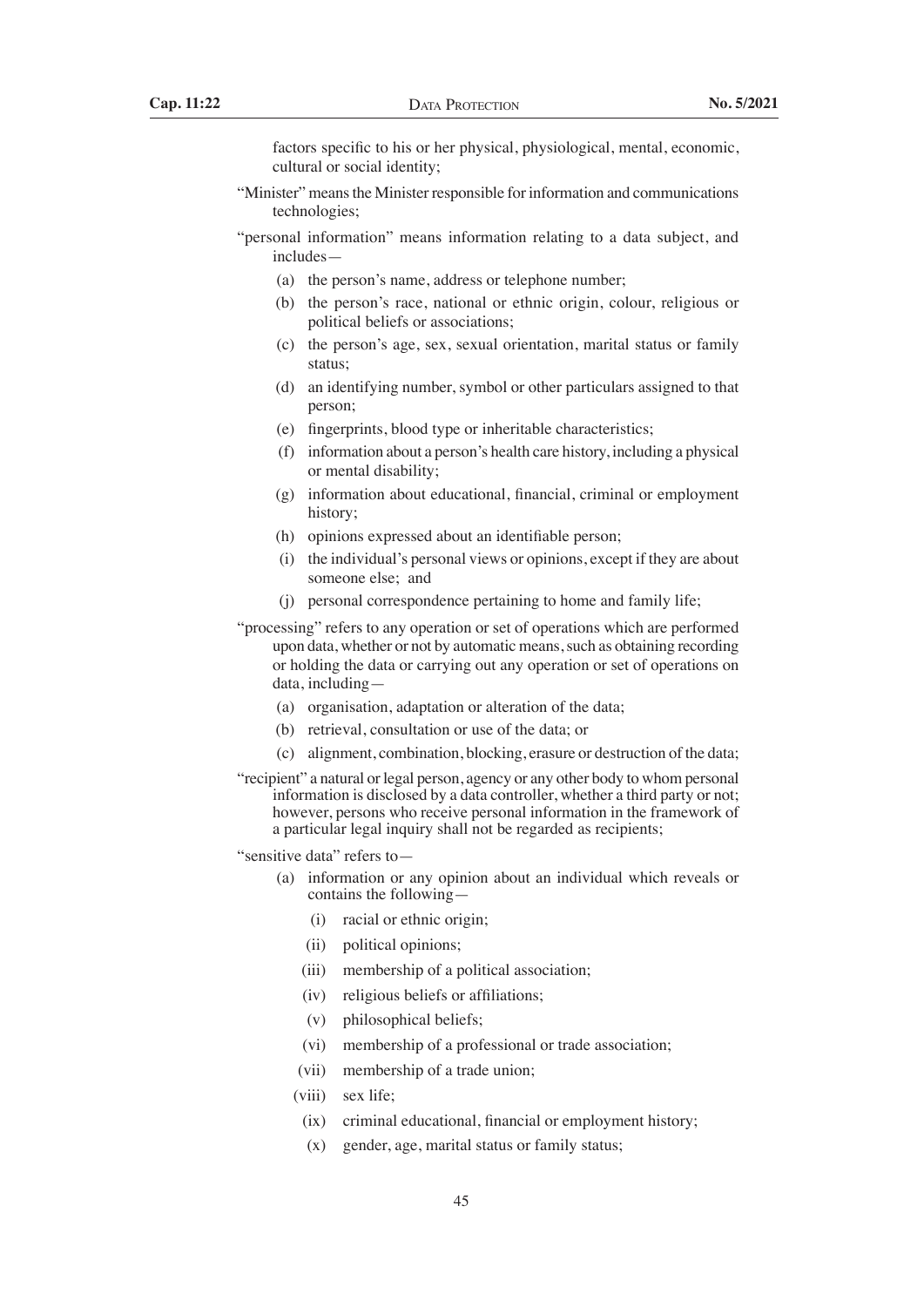- (b) health information about an individual:
- (c) genetic information about an individual; or
- (d) any information which may be considered as presenting a major risk to the rights of the data subject;
- "third party" refers to any natural or legal person or organisation other than the data subject, the controller, the processor and anyone who, under the direct authority of the controller or the processor, is authorised to process the data;
- "transborder flow" refers to international flows of data by the means of transmission including data transmission electronically or by satellite;
- "whistleblowing" refers to legal provisions permitting individuals to report the behaviour of a member of their organisation which, they consider contrary to a law or regulation or fundamental rules established by their organisation.

## **4 Application**

 (1) This Act shall apply to matters relating to access to information, protection of privacy of information and processing and storage of data wholly or partly by automated means: and shall be interpreted as being in addition to and not in conflict or inconsistent with the Protection of Personal Information Act.

- (2) Subject to subsection (1) this Act shall be applicable—
- (a) to the processing of data carried out in the context of the effective and actual activities of any data controller;
- (b) to the processing and storage of data by a controller who is not permanently established in Zimbabwe, if the means used, whether electronic or otherwise is located in Zimbabwe, and such processing and storage is not for the purposes of the mere transit of data through Zimbabwe.

 (3) In the circumstances referred to in subsection (2)(b), the controller shall designate a representative established in Zimbabwe, without prejudice to legal proceedings that may be brought against the controller.

## PART II

## DATA PROTECTION AUTHORITY

# **5 Designation of Postal and Telecommunications Regulatory Authority as Data Protection Authority**

The Postal and Telecommunications Regulatory Authority established in terms of the Postal and Telecommunications Act [*Chapter 12:05*] is hereby designated as the Data Protection Authority.

## **6 Functions of Data Protection Authority**

- (1) The Authority shall perform the following functions—
- (a) to regulate the manner in which personal information may be processed through the establishment of conditions for the lawful processing of data;
- (b) to promote and enforce fair processing of data in accordance with this Act;
- (c) to issue its opinion either of its own accord, or at the request of any person with a legitimate interest, on any matter relating to the application of the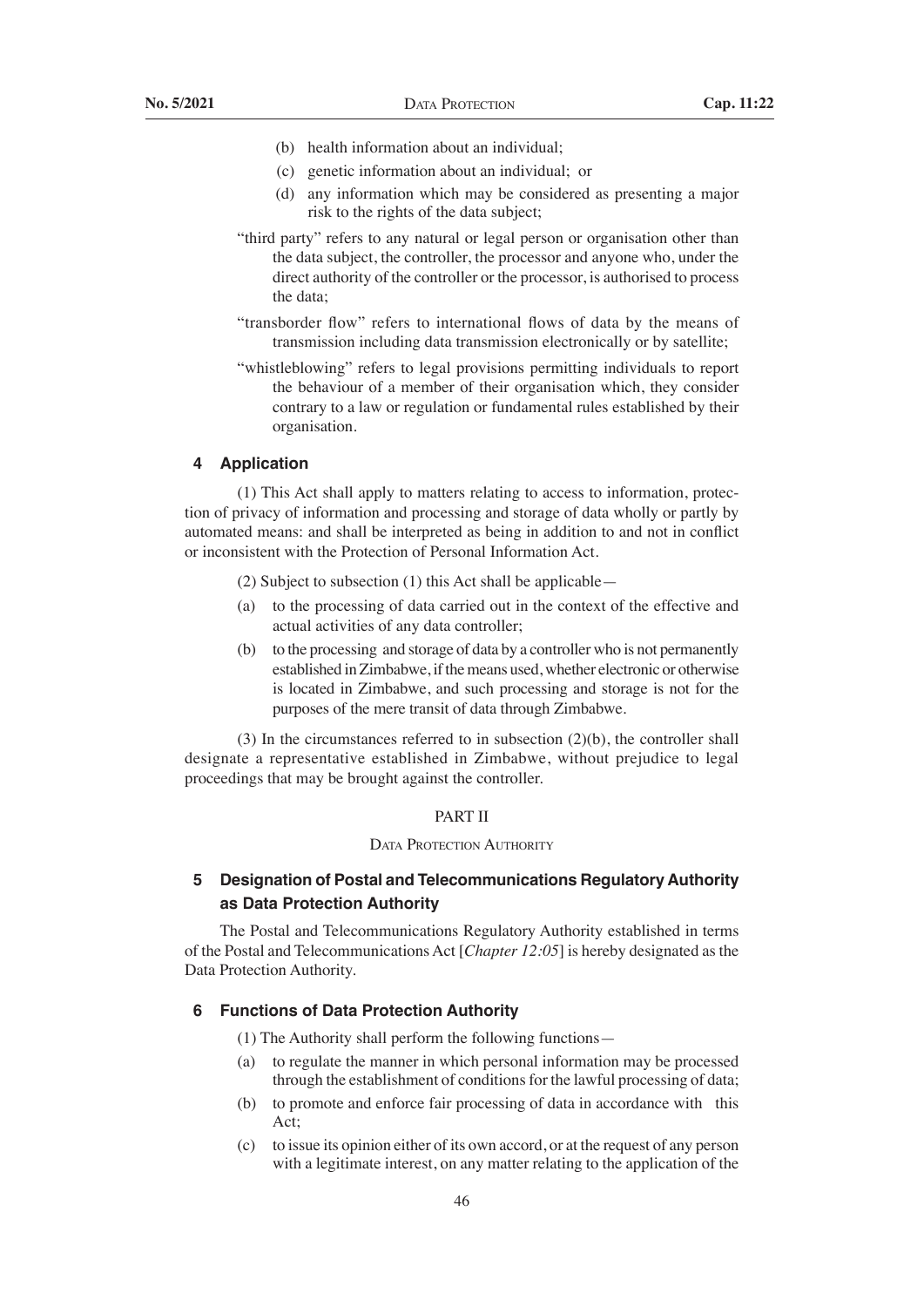fundamental principles of the protection of privacy, in the context of this Act;

- (d) to submit to any Court any administrative act which is not compliant with the fundamental principles of the protection of the privacy in the framework of this Act as well as any law containing provisions regarding the protection of privacy in relation to the processing of data in consultation with Minister responsible for Information, Publicity and Broadcasting Services;
- (e) to advise the Minister on matters relating to right to privacy and access to information;
- (f) to conduct inquiries or investigations either of its own accord or at the request of the data subject or any interested person, and in relation thereto may call upon the assistance of experts to carry out its functions and may request the disclosure of any documents that may be of use for their inquiry or investigation;
- (g) to receive, by post or electronic means or any other equivalent means, the complaints lodged against data processing and give feed-back to the claimants or complainants;
- (h) to investigate any complaint received in terms of this Act howsoever received;
- $(i)$  to conduct research on policy and legal matters relating to the development of international best practices on the protection of personal information in Zimbabwe and advise the Minister accordingly;
- (j) in consultation with the Minister, to facilitate cross border cooperation in the enforcement of privacy laws and participating at national, regional and international forums mandated to deal with the protection of personal information initiatives.

 (2) Subject to this Act, the Authority shall not, in the lawful exercise of its functions under this Act, be subject to the direction or control of any person or authority.

## PART III

## QUALITY OF DATA

# **7 Quality of Data**

 (1) The data controller shall ensure that data processed is—

- (a) adequate, relevant and not excessive in relation to the purposesfor which it is collected or further processed;
- (b) accurate and, where necessary, kept up-to-date;
- (c) retained in a form that allows for the identification of data subjects, for no longer than necessary with a view to the purposes for which the data is collected or further processed.

 (2) The data controller shall take all appropriate measures to ensure that data processed shall be accessible regardless of the technology used and ensure that the evolution of technology shall not be an obstacle to the access or processing of such data.

 (3) The controller shall ensure compliance with the obligations set out in subsections (1) and (2) by any person working under his or her authority and any subcontractor.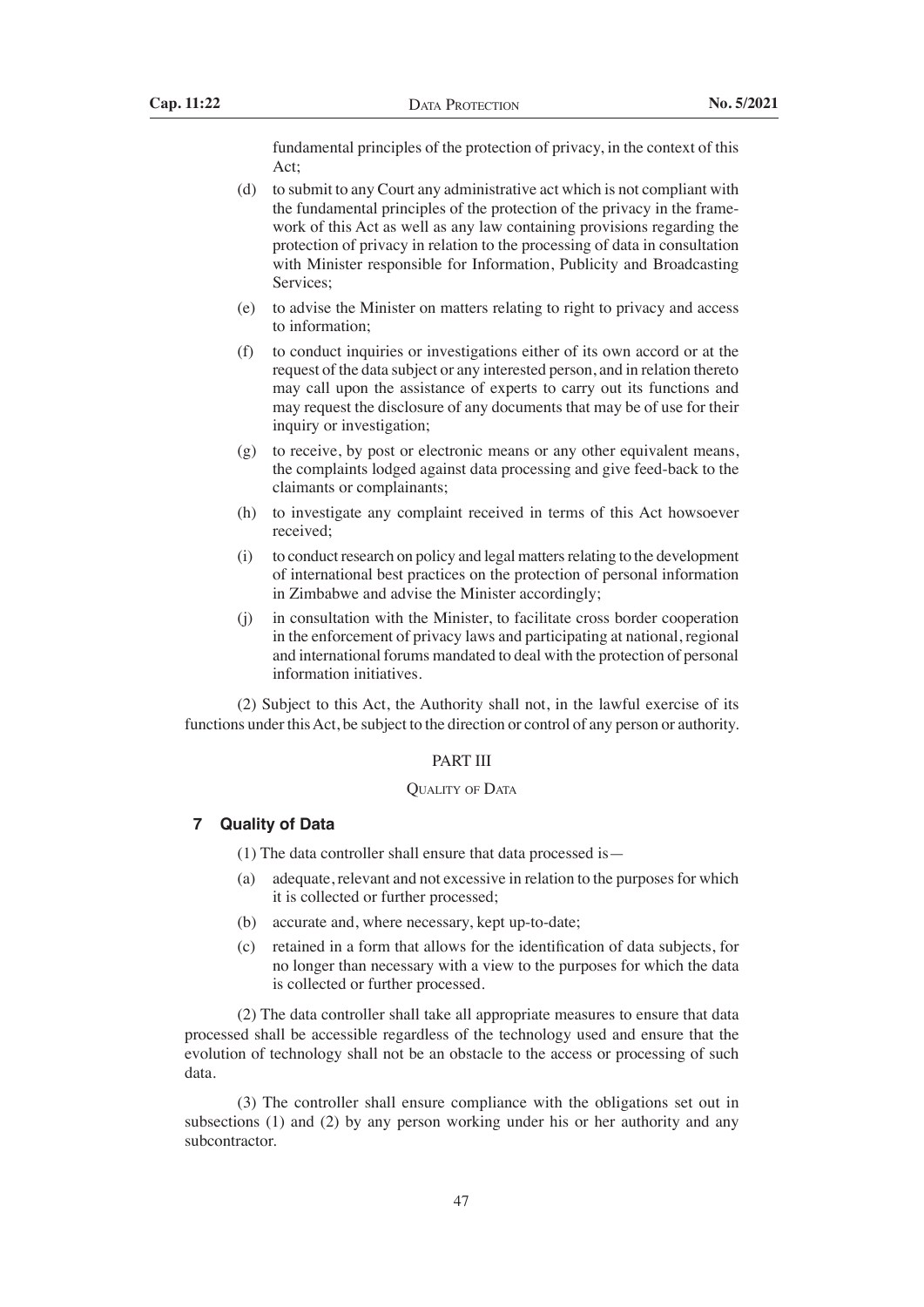## PART IV

#### General Rules on the Processing of Data

## **8 Generality**

The data controller shall ensure that the processing of data is necessary and that the data is processed fairly and lawfully.

## **9 Purpose**

 (1) The data controller shall ensure that data is collected for specified, explicit and legitimate purposes and, taking into account all relevant factors, especially the reasonable expectations of the data subject and the applicable legal and regulatory provisions, that the data is not further processed in a way incompatible with such purposes.

 (2) Under the conditions established by theAuthority, further processing of data for historical, statistical or scientific research purposes is not considered incompatible.

## **10 Non-sensitive data**

 (1) Personal information may only be processed if the data subject or a competent person, where the data subject is a child, consents to the processing of such data.

 (2) The consent referred to in subsection (1) may be implied where the data subject is an adult natural person or has a legal persona and has full legal capacity to consent.

 (3) The processing of non-sensitive data is permitted, without the consent of the data subject, where necessary for purposes of—

- (a) being material as evidence in proving an offence; or
- (b) compliance with an obligation to which the controller is subject by or by virtue of a law; or
- (c) protecting the vital interests of the data subject; or
- (d) performing a task carried out in the public interest, or in the exercise of the official authority vested in the controller, or in a third party to whom the data is disclosed; or
- (e) promoting the legitimate interests of the controller or a third party to whom the data is disclosed, except where such interests are overridden by the interests or fundamental rights and freedoms of the data subject claiming protection under this Act.

 (4) The Authority may specify the circumstances in which the condition stipulated under subsection  $(3)(e)$  are considered as having been met.

## **11 Sensitive information**

 (1) No data controller shall process sensitive data unless the data subject has given consent in writing for such processing;

 (2) The consent to the processing of data may be withdrawn by the data subject at any time and without any explanation and free of charge;

 (3) The Authority shall determine the circumstances in which the prohibition to process the data referred to in this subsection (1) cannot be lifted even with the data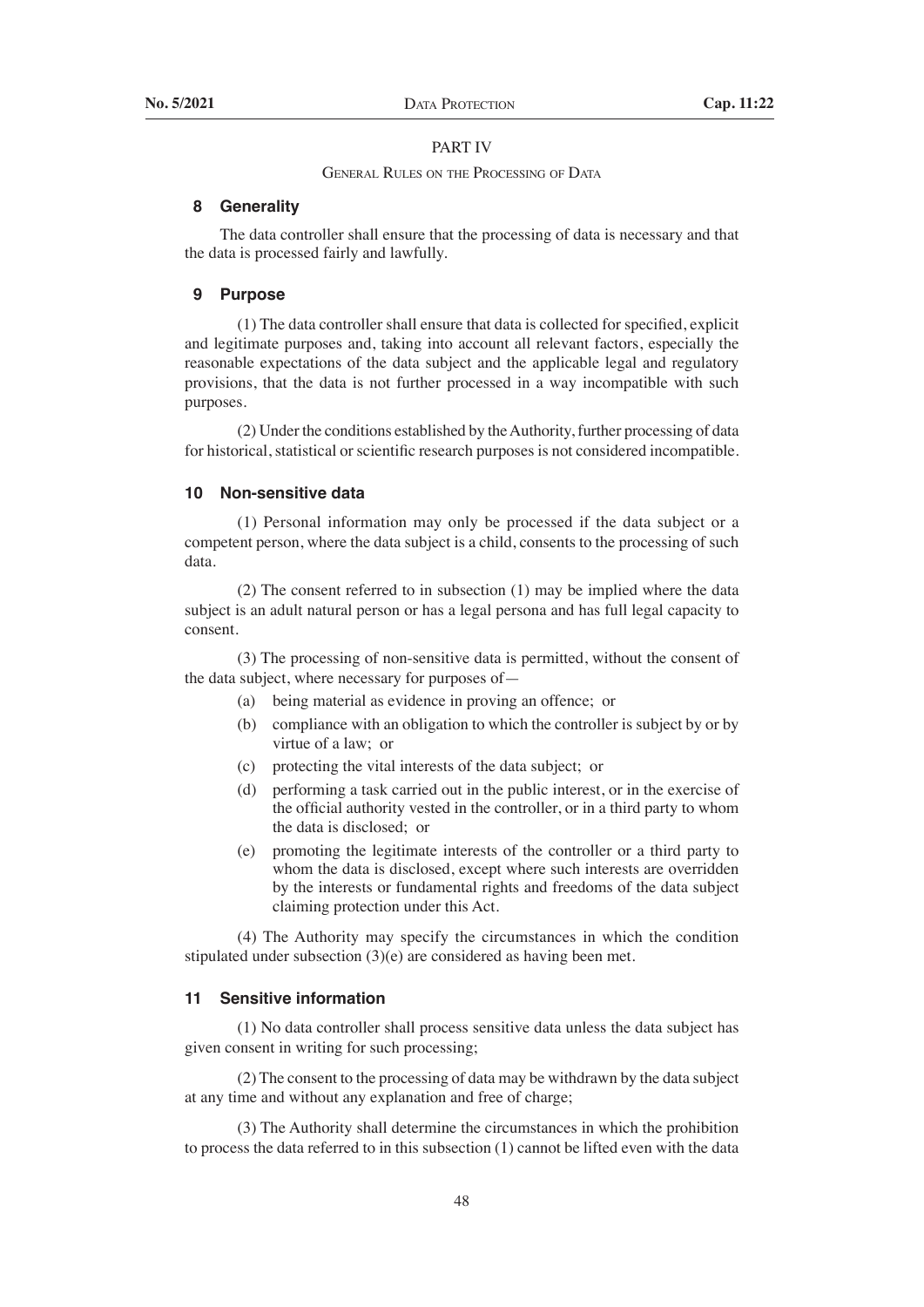subject's consent (taking into account the factors surrounding the prohibition and the reasons for collecting the data).

 (4) The Minister responsible for the Cyber security and Monitoring Centre in consultation with the Minister, may give directions on how to implement this section with respect to sensitive information affecting national security or the interests of the State.

 (5) The provisions of subsection (1) shall not apply where—

- (a) the processing is necessary to carry out the obligations and specific rights of the controller in the field of employment law; or
- (b) the processing is necessary to protect the vital interests of the data subject or of another person, where the data subject is physically or legally incapable of giving his or her consent or is not represented by his or her legal, judicial or agreed representative; or
- (c) the processing is carried out in the course of its legitimate activities by a foundation, association or any other non-profit organisation with a political, philosophical, religious, health-insurance or trade-union purpose and on condition that the processing relates solely to the members of the organisation or to persons who have regular contact with it in connection with such purposes and that the data is not disclosed to a third party without the data subjects' consent; or
- (d) the processing is necessary to comply with national security laws; or
- (e) the processing is necessary, with appropriate guarantees, for the establishment, exercise or defence of legal claims; or
- (f) the processing relates to data which has been made public by the data subject; or
- $(g)$  the processing is necessary for the purposes of scientific research:

 Provided the Authority shall be entitled to specify the conditions under which such processing may be carried out; or

(h) the processing of data is authorised by a law or any regulation for any other reason constituting substantial public interest.

 (6) Without prejudice to the application of sections 5 to 8, the processing of data relating to sex life is authorised if—

- (a) it is carried out by an association with a legal personality or by an organisation of public interest whose main objective, according to its Memorandum and Articles of Association, is the evaluation, guidance or treatment of persons of such sexual conduct, and who is recognised by a competent public body as being responsible for the welfare of such persons;
- (b) the objective of the processing of the data consist of the evaluation, guidance and treatment of the persons referred to in this section, and the processing of data relates only to the afore-mentioned persons:

 Provided that the competent public body referred to in paragraph (a) grants a specific, individualised authorisation, having received the opinion of the Authority.

 $(7)$  The authorisation referred to in this section shall specify the duration of the authorisation, the conditions for supervision of the authorised association or organisation by the competent public body, and the way in which the processing must be reported to the Authority.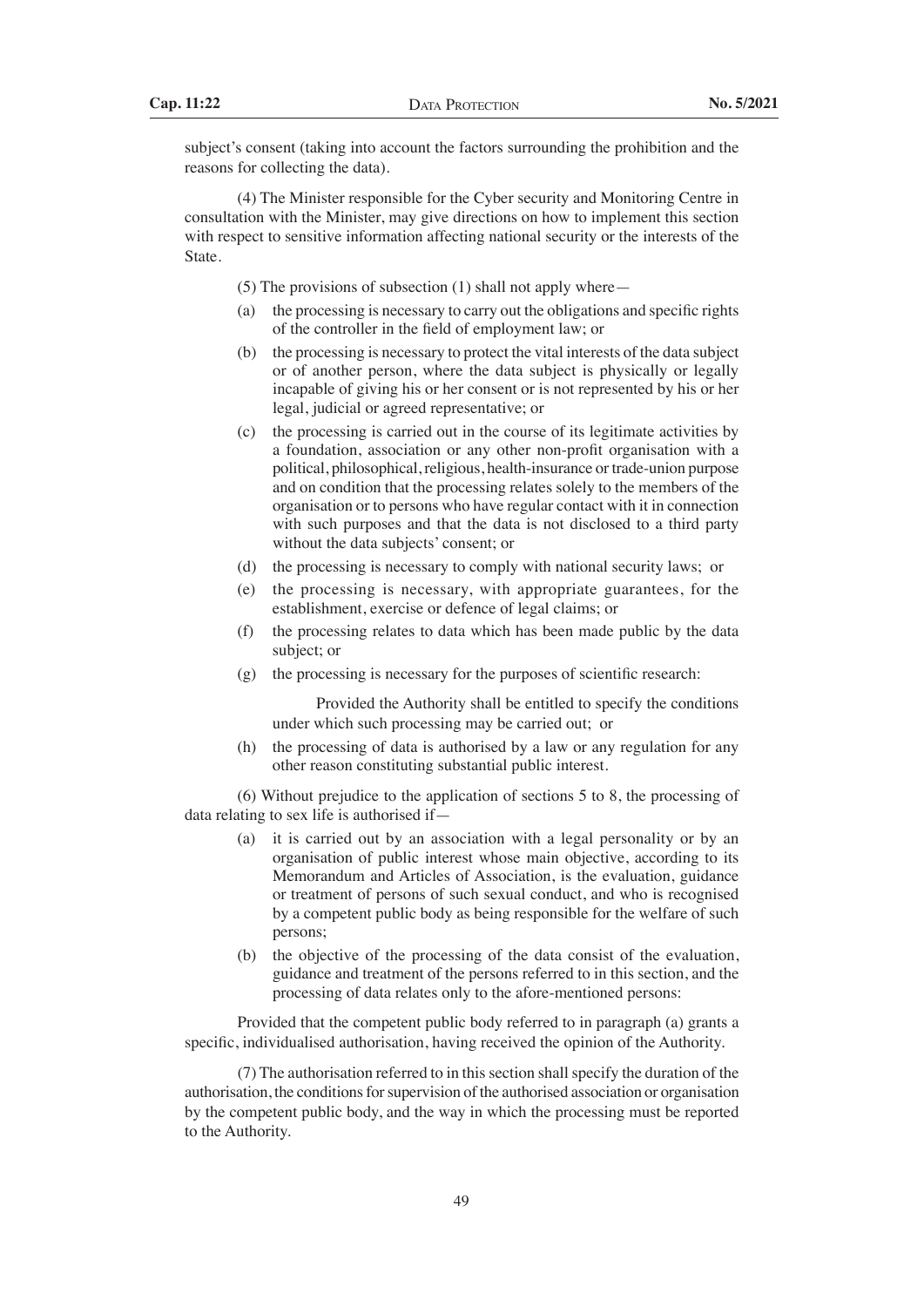## **12 Genetic data, biometric sensitive data and health data**

 (1) The processing of genetic data, biometric data and health data is prohibited unless, the data subject has given consent in writing to the processing.

 (2) The consent referred to in subsection (1) can be withdrawn by the data subject at any time without any reasons and free of charge.

 (3) The provisions of subsection (1) shall not apply where—

- (a) the processing is necessary to carry out the specific obligations and rights of the controller in the field of employment law; or
- (b) the processing is necessary to comply with national security laws; or
- (c) the processing is necessary for the promotion and protection of public health, including medical examination of the population; or
- (d) the processing is required by or by virtue of a law or any equivalent legislative act for reasons of substantial public interest; or
- (e) the processing is necessary to protect the vital interests of the data subject or another person, where the data subject is physically or legally incapable of giving his or her consent or is not represented by his or her legal, judicial or agreed representative; or
- (f) the processing is necessary for the prevention of imminent danger or the mitigation of a specific criminal offence; or
- (g) the processing relates to data which has apparently been made public by the data subject; or
- (h) the processing is necessary for the establishment, exercise or defense of legal rights; or
- (i) the processing is required for the purposes of scientific research; or
- (j) the processing is necessary for the purposes of preventive medicine or medical diagnosis, the provision of care or treatment for the data subject or to one of his or her relatives, or the management of health-care services in the interest of the data subject, and the data is processed under the supervision of a health professional.

 (4) Health-related data may only be processed under the responsibility of a health-care professional, except if the data subject has given his or her written consent or if the processing is necessary for the prevention of imminent danger or for the mitigation of a specific criminal offence.

 (5) The Authority shall be entitled to specify the conditions under which such processing may be carried out.

 (6) Health related data may only be collected from other sources where the data subject is incapable of providing the data.

 (7) For the purposes of processing personal information under this section, the health professional and his or her agents are subject to the duty of professional secrecy.

 (8) The processing of genetic data,shall be authorised if it is processed for what it reveals or contains and data concerning health shall be processed only if a unique patient identifier is given to the patient which is distinct from any other identification number, issued by the public authority established for this purpose.

 (9) The association of the unique patient identifier with any other identifier which permits the identification of the data subject as provided for in section 8 is permissible only with the express authorisation of the Authority.

 (10) The data of a child shall be processed subject to section 26.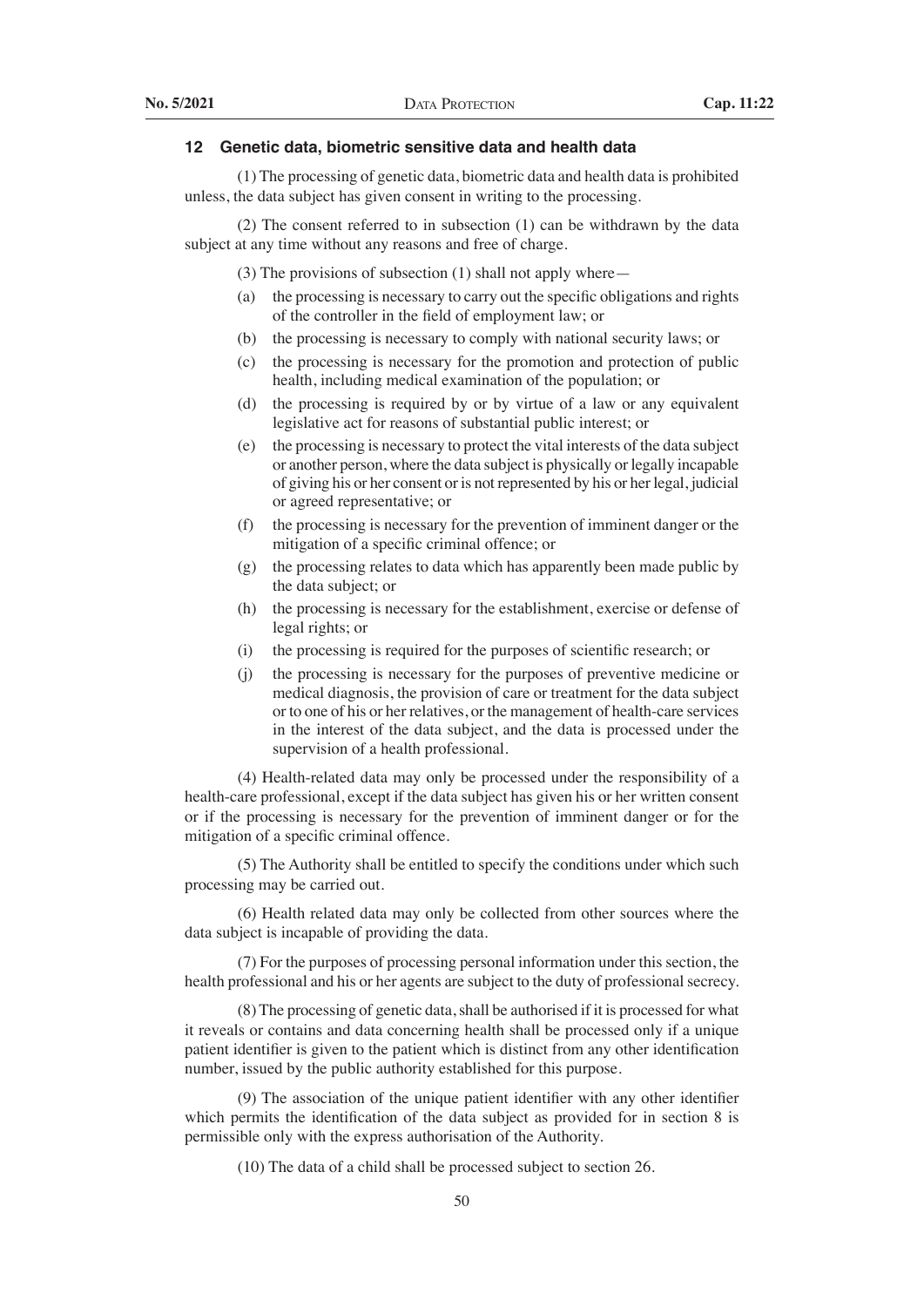#### PART V

#### Duties of Data Controller and Data Processor

## **13 Duties of Data Controller**

Every data controller or data processor shall ensure that personal information

is—

- (a) processed in accordance with the right to privacy of the data subject;
- (b) processed lawfully, fairly and in a transparent manner in relation to any data subject;
- (c) collected for explicit, specified and legitimate purposes and not further processed in a manner incompatible with those purposes;
- (d) adequate, relevant, limited to what is necessary in relation to the purposes for which it is processed;
- (e) collected only where a valid explanation is provided wheneverinformation relating to family or private affairs is required;
- (f) accurate and, where necessary, kept up to date, with every reasonable step being taken to ensure that any inaccurate personal data is erased or rectified without delay; and

kept in a form which identifies the data subjects for no longer than is necessary for the purposes which it was collected.

## **14 Rights of Data Subject**

A data subject has a right to—

- (a) be informed of the use to which their personal information is to be put;
- (b) access their personal information in custody of data controller or data processor;
- (c) object to the processing of all or part of their personal information;
- (d) correction of false or misleading personal information; and;
- (e) deletion of false or misleading data about them.

## **15 Disclosures when collecting data directly from data subject**

 (1) When obtaining data directly from the data subject, the controller or the controller's representative shall provide the data subject with at least the following information, unless the data subject has already received such information—

- (a) the name and address of the controller and of his or her representative, if any;
- (b) the purposes of the processing;
- (c) the existence of the right to object, by request and free of charge, to the intended processing of data relating to him or her, if it is obtained for the purposes of direct marketing;
- (d) whether compliance with the request for information is compulsory or not, as well as what the consequences of the failure to comply are;
- (e) taking into account the specific circumstances in which the data is collected, any supporting information, as necessary to ensure fair processing for the data subject, such as—
	- (i) the recipients or categories of recipients of the data;
	- (ii) whether it is compulsory to reply, and what the possible consequences of the failure to reply are;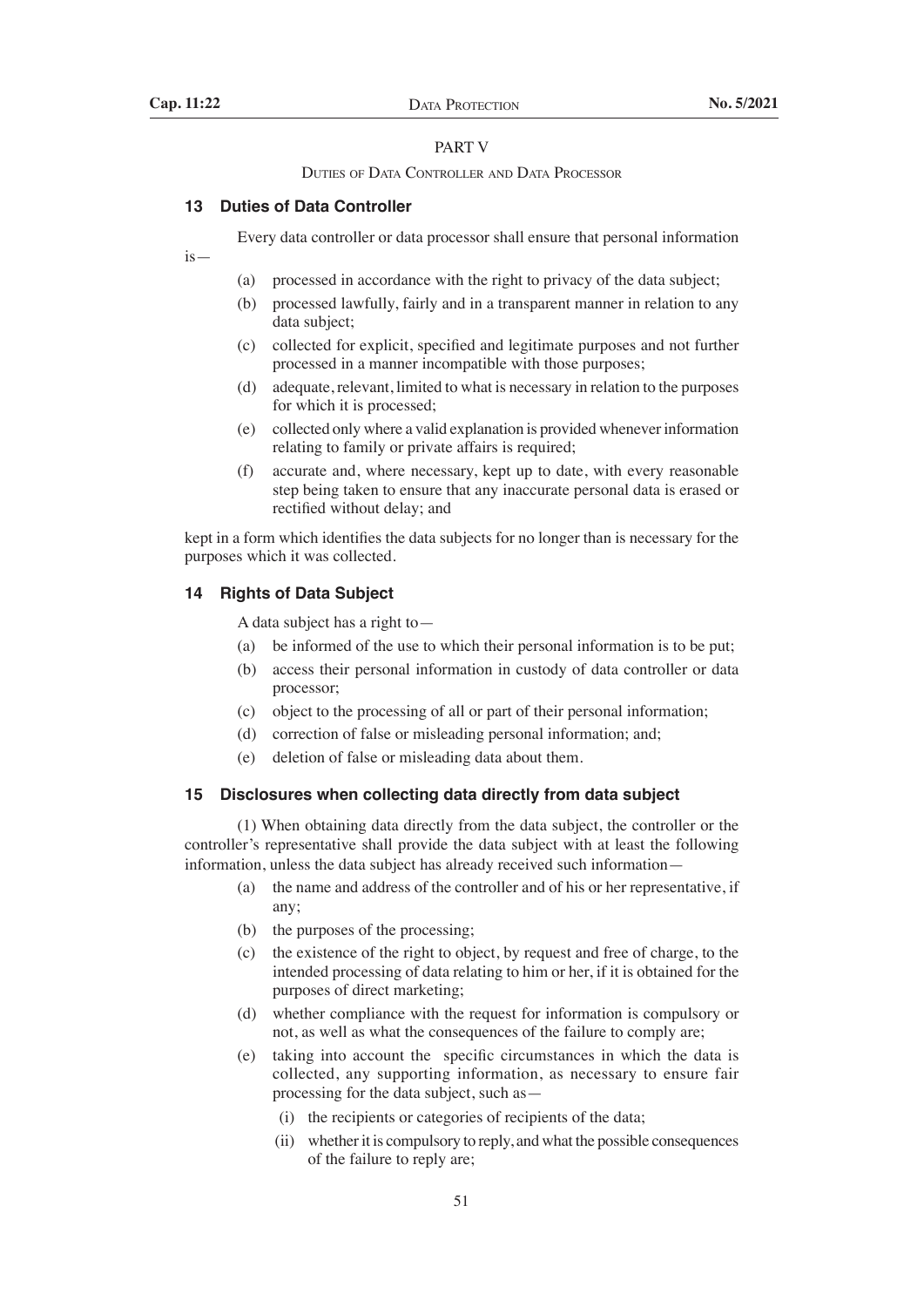- (iii) the existence of the right to access and rectify the data relating to him or her except where such additional information, taking into account the specific circumstances in which the data is collected is not necessary to guarantee accurate processing.
- (f) other information dependent on the specific nature of the processing, as specified by the Authority.

#### **16 Disclosures when not collecting data directly from data subject**

 (1) Where the data is not collected from the data subject, the controller or his or her representative shall provide the data subject with at least the information set out below when recording the data or considering communication to a third party, unless it is established that the data subject is in receipt of such information—

- (a) the name and address of the controller and of his or her representative, if any;
- (b) the purposes of the processing;
- (c) whether compliance with the request for information is compulsory or not, as well as what the consequences of the failure to comply are;
- (d) the existence of the right to object, by request and free of charge, to the intended processing of data relating to him or her, if it is obtained for the purposes of direct marketing; in which case, the data subject shall be informed prior to the first disclosure of the data to a third party or prior to the first use of the data for the purposes of direct marketing on behalf of third parties;
- (e) taking into account the specific circumstances in which the data is collected, any supporting information, as necessary to ensure fair processing such as—
	- (i) the categories of data concerned;
	- (ii) the recipients or categories of recipients of the data;
	- (iii) the existence of the right to access and rectify the data relating to him/her, unless such additional information, taking into account the specific circumstances in which the data is provided, is not necessary to guarantee fair processing with respect to the data subject;
- (f) other information dependent on the specific nature of the processing, which is specified by the Authority.
- (2) The provisions of subsection (1) shall not apply where—
- (a) informing the data subject proves impossible or would involve a disproportionate effort, in particular for data collected for statistical purposes or for the purpose of historical or scientific research, or for the purpose of medical examination of the population with a view to protecting and promoting public health; or
- (b) data is recorded or provided in terms of the law;

 (3) The Authority shall establish the conditions for the application of this section.

## **17 Authority to process**

Any person having access to the data and acting under the authority of the controller or of the processor, as well as the processor himself or herself, may process data only as instructed by the controller, without prejudice to any duty imposed by law.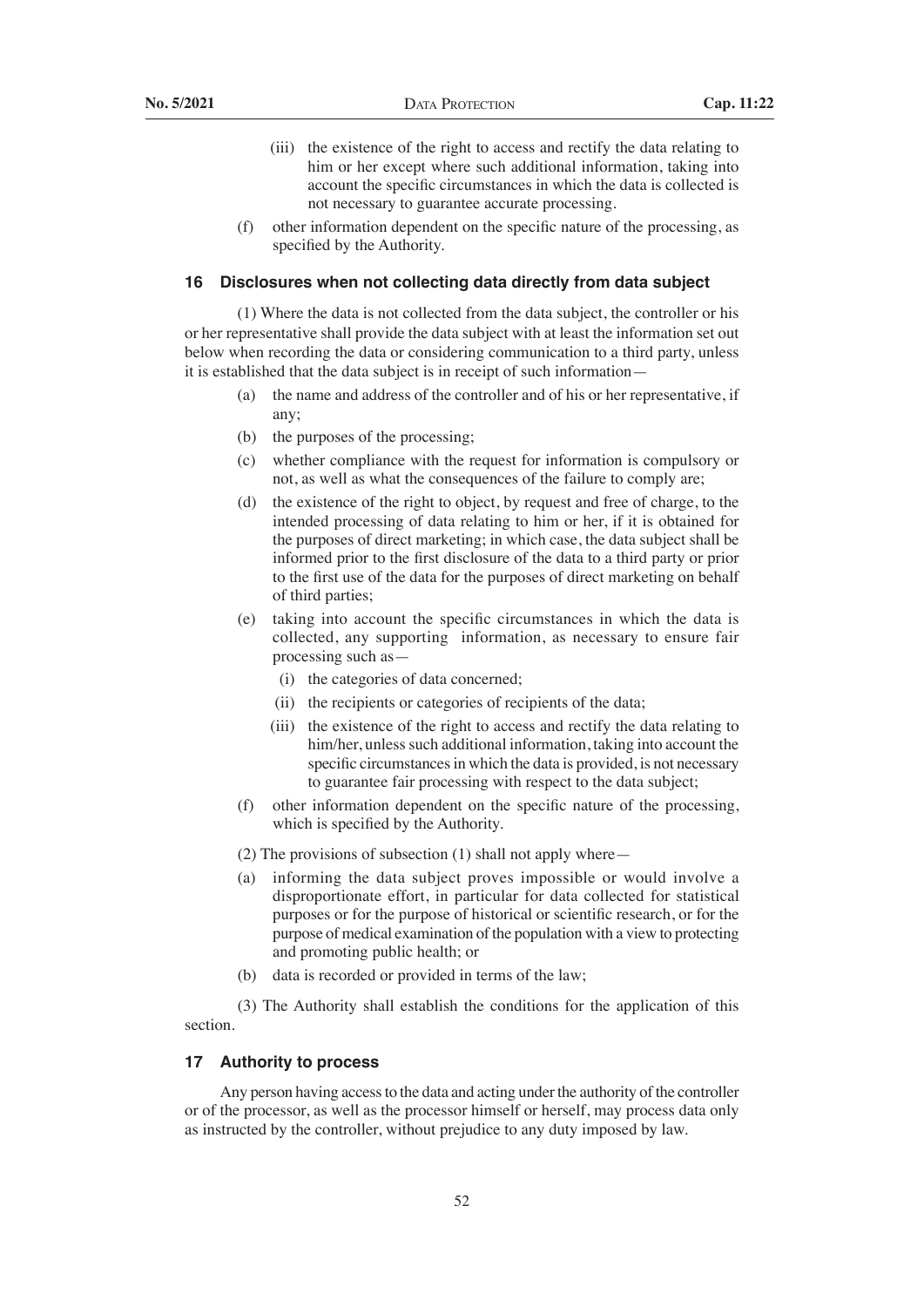## **18 Security**

 (4) In order to safeguard the security, integrity and confidentiality of the data, the controller or his or her representative, if any, or the processor, shall take the appropriate technical and organisational measures that are necessary to protect data from negligent or unauthorised destruction, negligent loss, unauthorised alteration or access and any other unauthorised processing of the data.

 (5) These measures referred to in subsection (1) must ensure an appropriate level of security taking into account the state of technological development and the cost of implementing the measures on the one hand, and the nature of the data to be protected and the potential risks to the data subject on the other hand.

 (6) The Authority may issue appropriate standards relating to information security for all or certain categories of processing.

 (7) The data controller shall appoint data processor who provide sufficient guarantees regarding the technical and organisational security measures employed to protect the data associated with the processing undertaken and ensure strict adherence to such measures.

 (8) The data controller shall enter into a written contract or any other legal instrument with the data processor which ensures that the data processor maintains security measures on data.

## **19 Security breach notification**

 The data controller shall notify the Authority "within twenty-four (24) hours of any security breach affecting data he or she processes.

## **20 Obligation of notification to Authority**

 (1) Prior to any wholly or partly automated operation or set of operations intended to serve a single purpose or several related purposes, the controller or his or her representative, if any, must notify the Authority.

 (2)Any modification to the information provided according to section 16 must be notified to the Authority.

 (3) The provisions of subsection (1) shall not apply to operations having the sole purpose of keeping a register that is intended to provide information to the public by virtue of operation of law and that is open to access by the general public or by any person demonstrating a legitimate interest.

 (4) The Authority may exempt certain categories from notification under this section if—

- (a) taking into account the data being processed, there is no apparent risk of infringement of the data subjects' rights and freedoms, and if the purposes of the processing, the categories of data being processed, the categories of data subjects, the categories of recipients and the data retention period are specified;
- (b) the data controller has appointed a data protection officer.

 (5) The appointment of the data protection officer shall be duly notified to the Authority.

 (6) The Authority shall provide guidelines that provide for the qualifications and functions of data protection officer and such data protection officer's duties shall include—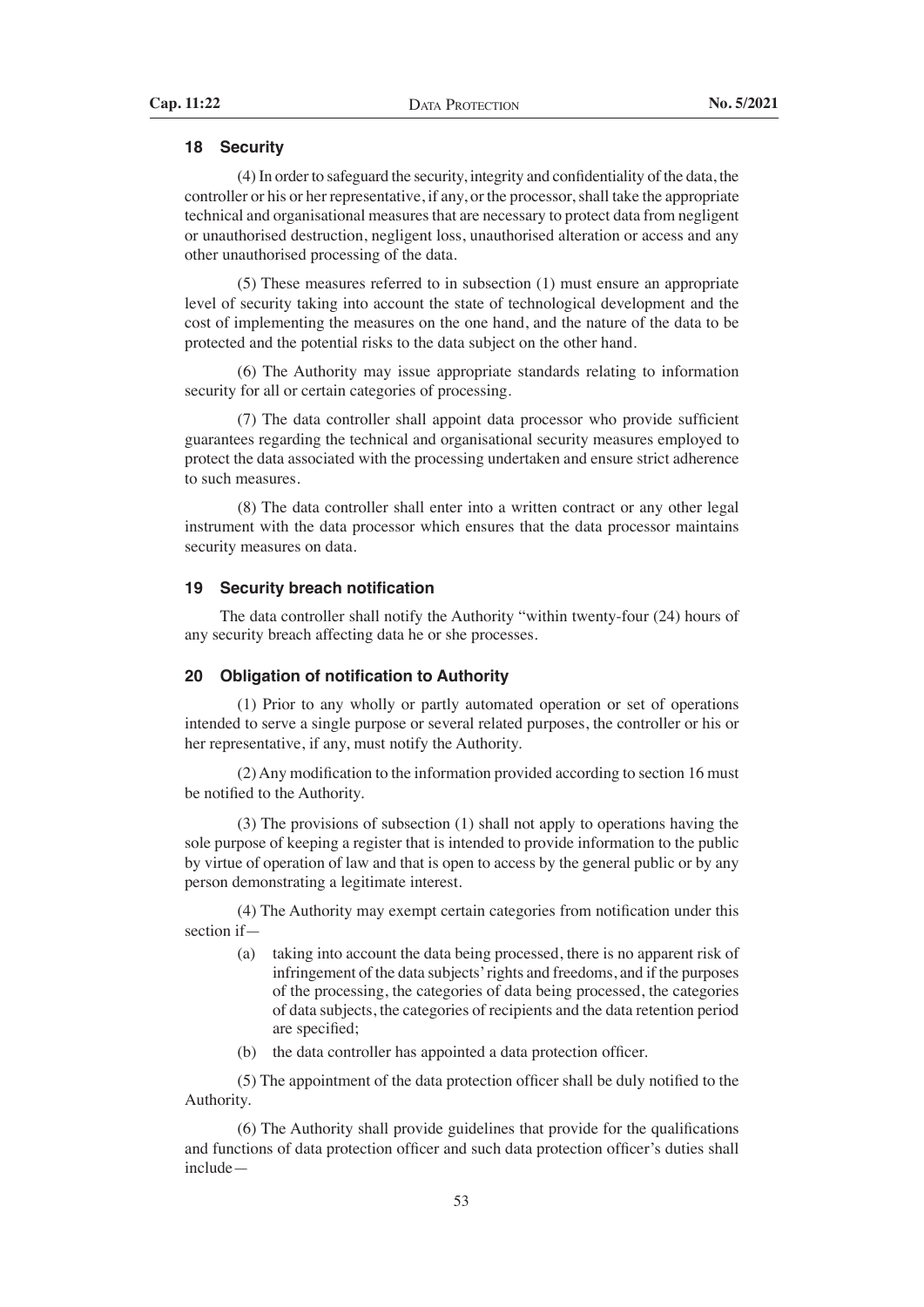- (a) ensuring compliance by the data controller with the provisions of thisAct and regulations made thereunder;
- (b) dealing with requests made to the data controller pursuant to this Act;
- (c) working with the Authority in relation to the performance of its functions in relation to the data controller.

(7) If exemption from the duty of notification has been granted for automatic processing in accordance with the subsection 3, the data controller may disclose the items of information mentioned in section 16 to any person entitled to receive such information.

## **21 Content of notification**

 (1) The notification referred to in section 20 shall state, at least—

- (a) the date of notification and the law or regulatory instrument permitting the automatic processing of data;
- (b) the surname, first names and complete address or the name and registered offices of the controller and of his or her representative, if any;
- (c) the denomination of the automatic processing;
- (d) the purpose or the set of related purposes of the automatic processing;
- (e) the categories of data being processed and a detailed description of the sensitive data being processed;
- (f) a description of the category or categories of the data subjects;
- (g) the safeguards that must be linked to the disclosure of the data to third parties;
- (h) the manner in which the data subjects are informed, the service providing for the exercise of the right to access and the measures taken to facilitate the exercise of that right;
- (i) the inter-related processing planned or any other form of linking with other processing;
- (j) the period of time after the expiration of which the data may no longer be stored, used or disclosed;
- (k) a general description containing a preliminary assessment of whether the security measures provided for pursuant to section 13 above are adequate;
- (l) the recourse to a data processor, if any;
- (m) the transfers of data to a third country as planned by the data controller.

 (2) The Authority may prescribe other information which shall be mentioned in the notification.

(3) Where the Authority is of the opinion that the processing or transfer of data by a data controller entails specific risks to the privacy rights of data subjects, he or she may inspect and assess the security and organisational measures prior to the commencement of the processing or transfer.

(4) The Authority may, during working hours, carry out further inspection and assessment of the security and organisational measures employed by a data controller subject to reasonable notification to the data controller of the Authority's intended inspection and assessment.

## **22 Authorisation**

 (1) The Authority shall establish the categories of data processing which represent specific risks to the fundamental rights of the data subject and which require specific authorisation from the Authority.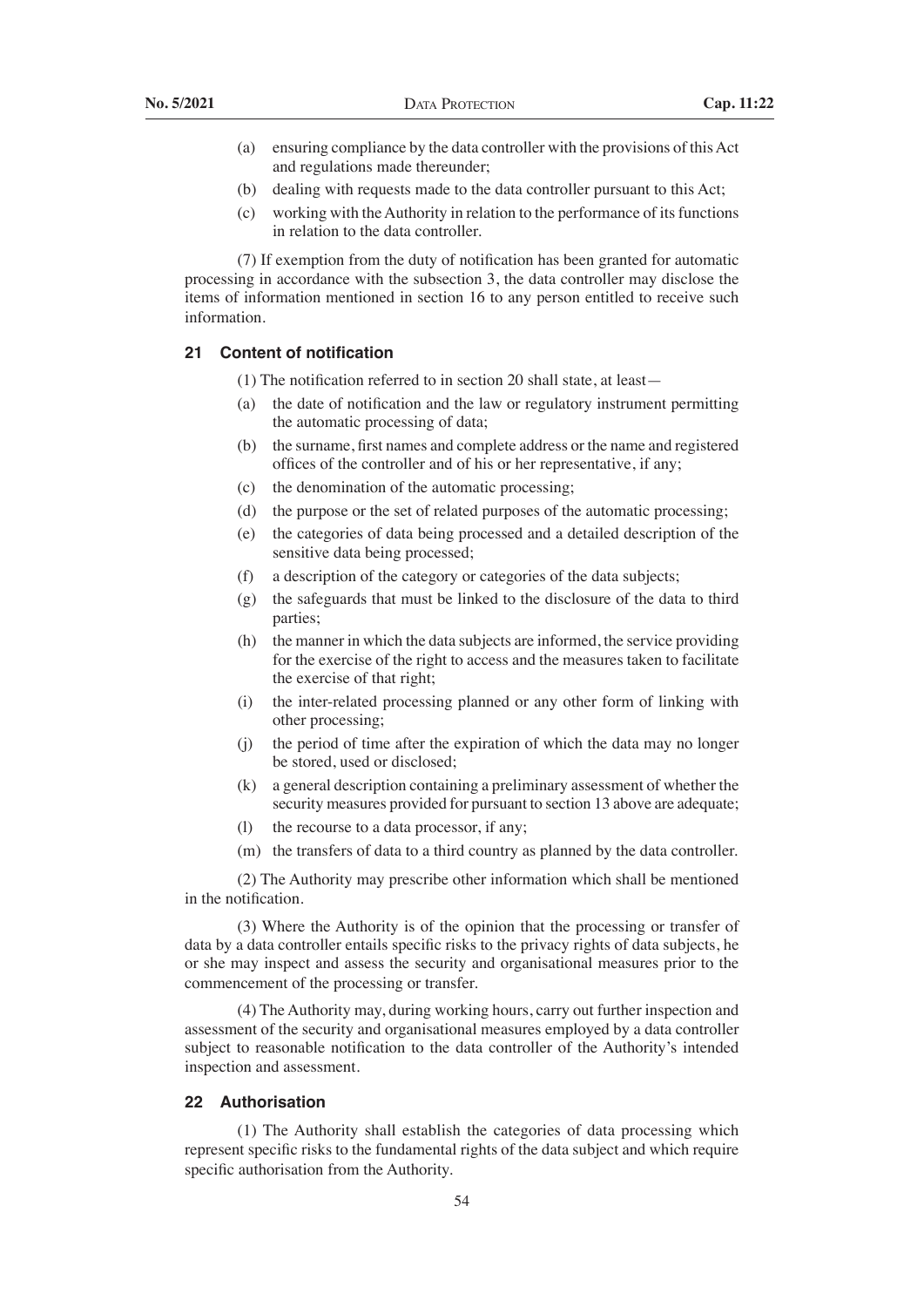(2) Such authorisation shall only be provided following receipt of notification from the data controller or from the data protection officer pursuant to sections 15 and 16.

## **23 Openness of processing**

 (1) The Authority shall keep a register of all automatic processing operations of data.

 (2) Any entry in the register referred to in subsection (1) must include the information mentioned in section 16(1).

 (3) The register shall be available for inspection by members of the public, in the manner determined by the Authority.

 $(4)$  In case of the processing of data exempted from notification by this Act, the Authority may, either by virtue of its office or at the data subject's request, impose upon the controller the obligation to disclose to the data subject all or part of the information mentioned in section 16(1).

# **24 Accountability**

 (1) The data controller shall—

- (a) take all the necessary measures to comply with the principles and obligations set out in this Act; and
- (b) have the necessary internal mechanisms in place for demonstrating such compliance to both the data subjects and the Authority in the exercise of its powers.

## PART VI

DATA SUBJECT

## **25 Decision taken on basis of Automatic Data Processing**

 (1) The data subject shall have the right not to be subject to a decision based solely on automated processing, including profiling, which produces legal effects concerning him or her or similarly significantly affects him or her.

 $(2)$  The right referred to in subsection  $(1)$  shall not be applicable if the decision based solely on automated processing is taken on the basis of the data subject having consented to such decision or is based on a provision established by law.

## **26 Representation of data subject who is child**

Where the data subject is a child, his or her rights pursuant to this law may be exercised by his or her parents or legal guardian.

# **27 Representation of physically, mentally or legally incapacitated data subjects**

 (1)Adata subject who is physically, mentally or legally incapable of exercising the rights given under this Act and who is not subject to the provisions of section 26, may exercise such rights through a parent or guardian or as provided for by law or as designated by a Court of competent jurisdiction.

 (2) Incapacity as referred to in subsection (1) shall be proven by a physician or a person legally competent to do so.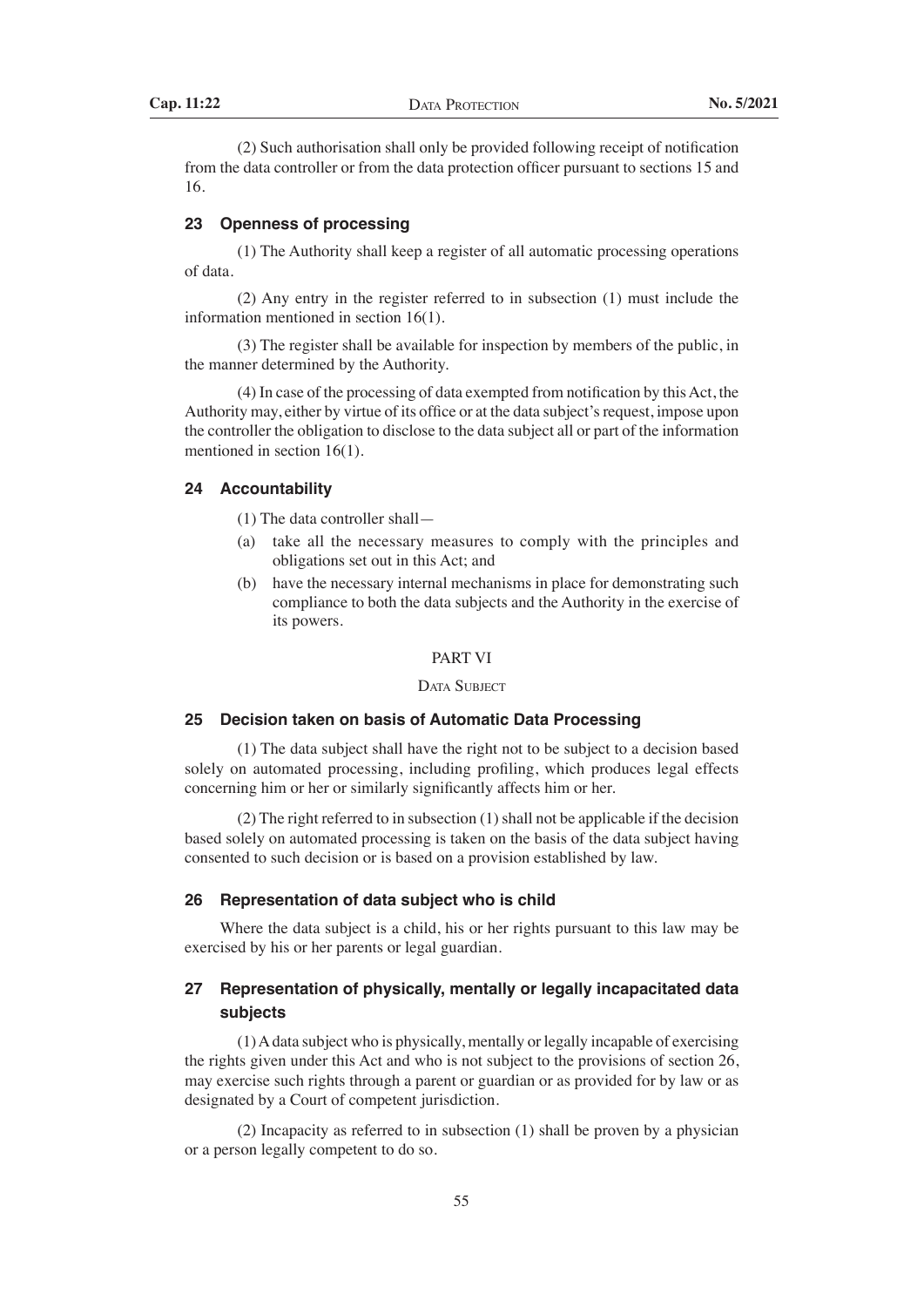## PART VII

## Transborder Flow

## **28 Transfer of personal information outside Zimbabwe**

 (1) Subject to the provisions of this Act, a data controller may not transfer personal information about a data subject to a third party who is in a foreign country unless an adequate level of protection is ensured in the country of the recipient or within the recipient international organisation and the data is transferred solely to allow tasks covered by the competence of the controller to be carried out.

 (2) The adequacy of the level of protection afforded by the third country or international organisation in question shall be assessed in the light of all the circumstances surrounding a data transfer operation or set of data transfer operations; with particular consideration being given to the nature of the data, the purpose and duration of the proposed processing operation or operations, the recipient third country or recipient international organisation, the laws relating to data protection in force in the third country or international organisation in question and the professional rules and security measures which are complied with in that third country or international organisation.

 (3) The Authority shall lay down the categories of processing operations for which and the circumstances in which the transfer of data to countries outside the Republic of Zimbabwe is not authorised.

 (4) The Minister responsible for the Cyber security and Monitoring Centre in consultation with the Minister, may give directions on how to implement this section with respect to transfer of personal information outside of Zimbabwe.

# **29 Transfer to country outside Zimbabwe which does not assure adequate level of protection**

 (1)Atransfer or a set of transfers of data to a country outside Zimbabwe which does not assure an adequate level of protection may take place in one of the following cases—

- (a) the data subject has unambiguously given his or her consent to the proposed transfer;
- (b) the transfer is necessary for the performance of a contract between the data subject and the controller or the implementation of pre-contractual measures taken in response to the data subject's request;
- (c) the transfer is necessary for the conclusion or performance of a contract concluded or to be concluded between the controller and a third party in the interest of the data subject;
- (d) the transfer is necessary or legally required on important public interest grounds, or for the establishment, exercise or defense of legal claims;
- (e) the transfer is necessary in order to protect the vital interests of the data subject;
- $(f)$  the transfer is made from a register which, according to acts or regulations, is intended to provide information to the public and which is open to consultation either by the public in general or by any person who can demonstrate a legitimate interest, to the extent that the conditions laid down in law for consultation are fulfilled in the case at hand.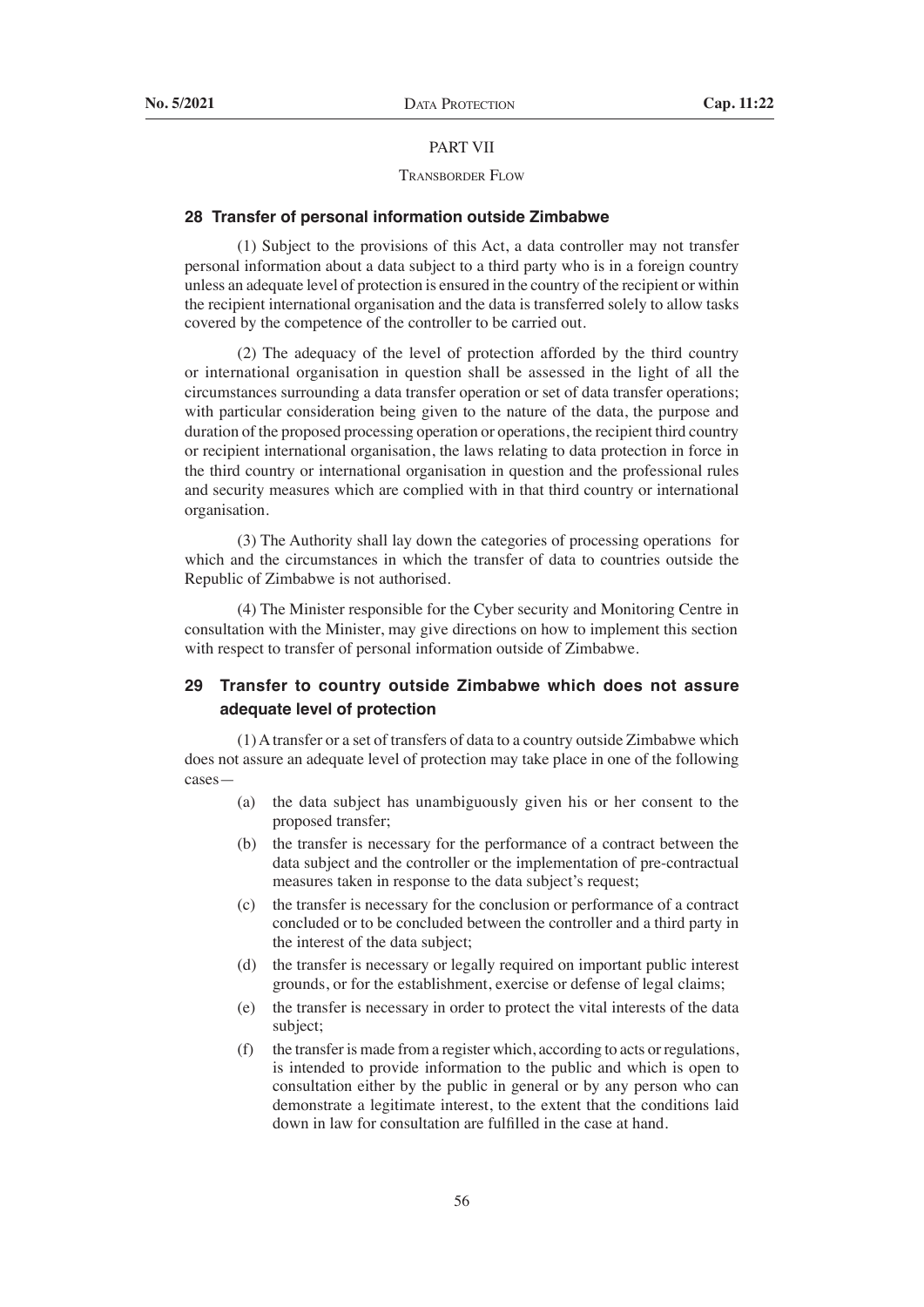#### PART VIII

## CODE OF CONDUCT

## **30 Code of Conduct**

 (1) The Authority shall provide guidelines and approve codes of conduct and ethics governing the rules of conduct to be observed by data controllers and categories of data controllers.

 (2) In effecting (1) above, the Authority shall consider trade associations and other bodies representing other categories of controllers who have national codes or have the intention of amending or extending existing national codes and allow them to submit such codes for the approval of the Authority.

 (3) TheAuthority in considering codes of conduct for approval,shall ascertain, among other things, whether the Codes submitted comply with the provisions of this Act.

 (4) If it deems it fit, the Authority shall seek the views of affected data subjects or their representatives.

## PART IX

## WHISTLEBLOWING

#### **31 Whistleblower**

 (1)TheAuthority shall establish rules giving the authorisation for and governing the whistleblowing system.

 (2) Rules established in terms of subsection (1) must preserve—

- (a) the principles of fairness, lawfulness and purpose of the processing;
- $(b)$  the principles related to the proportionality on the limitation of the scope, accuracy of the data which will be processed;
- (c) the principle of openness and delivering an adequate system for the collection of personal information shall address—
	- (i) the scope and purpose of the whistleblowing;
	- (ii) the processing of reporting;
	- (iii) the consequences of the justified and unjustified reporting;
	- (iv) the way of exercising the rights of access, correction, deletion as well as the competent authority to which a request can be made; and
	- (v) the third party who may receive data concerning the informer and the person who is implicated in the scope of the processing of the report;
	- (vi) the technical and organisational rules;
	- (vii) rules concerning the rights of the data subject by making clear that the right of access doesn't allow to access to data linked to a third person without his or her express and written consent; and
	- (viii) the method of notifying the Authority.

 (3) The person who is implicated shall be informed as soon as possible of the existence of the report and about the facts which he or she is accused of in order to exercise the rights established in this Act.

 (4) The release of information to the person who isimplicated may be withheld in exceptional circumstances.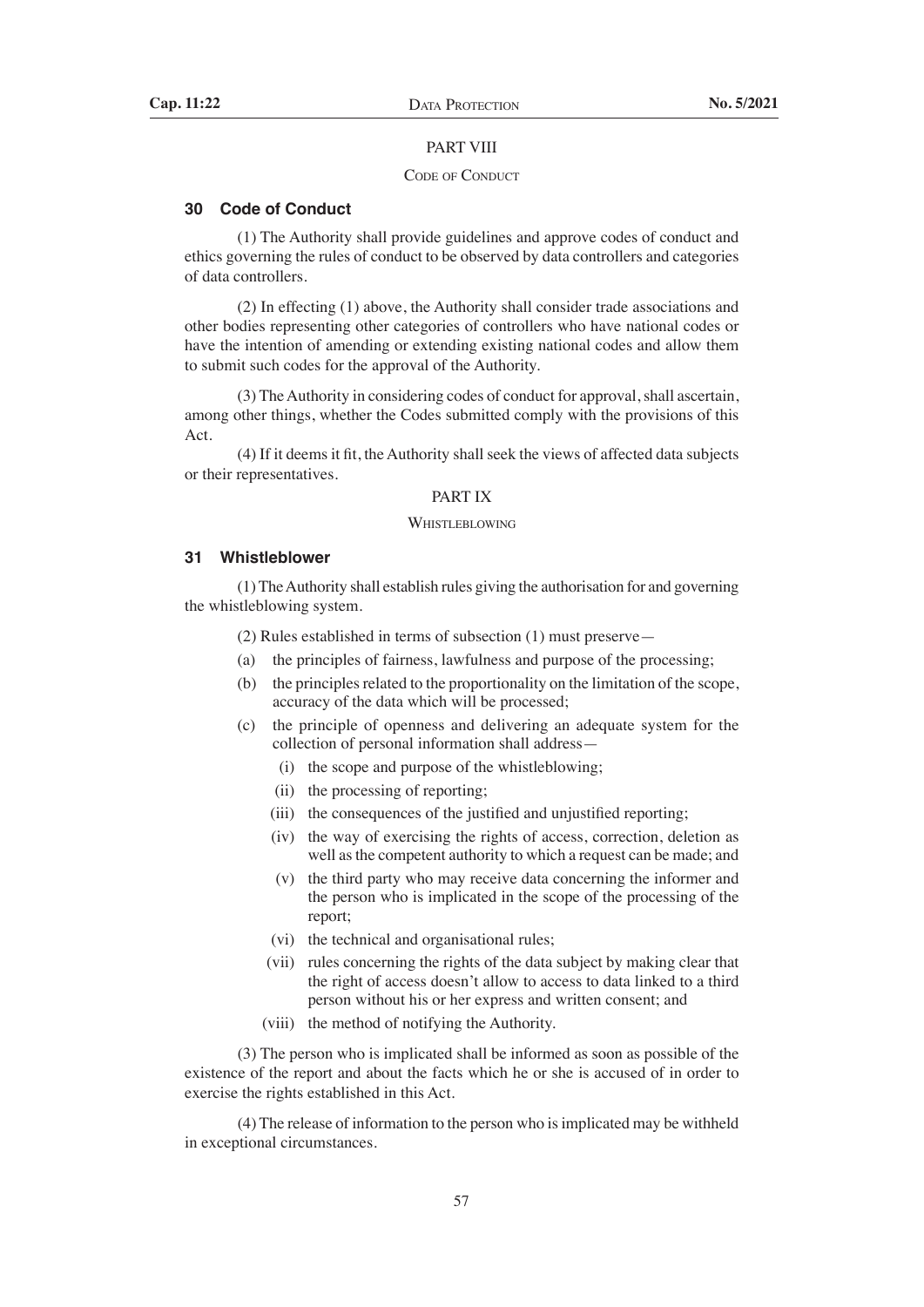# PART X

#### General Provisions

#### **32 Regulations**

 (1) The Minister may, in consultation with the Authority, make regulations providing for all matters which by this Act are required or permitted to be prescribed or which, in his or her opinion, are necessary or convenient to be prescribed for carrying out or giving effect to this Act.

 (2) Regulations referred to in subsection (1) may provide for the exercise of the rights referred to in sections 25 to 27 of the Act.

#### **33 Offences and penalties**

 (1) Any member of staff of the Authority or any expert, contractor, subcontractor who violates the provisions of this Act shall be guilty of an offence and liable to a fine not exceeding level 7 or to imprisonment for a period not exceeding two years or to both such fine and such imprisonment.

 (2) Any data controller, his or her representative, agent or assignee who contravenes section 11, 13, 18(4), 24 and 28 shall be guilty of an offence and liable to a fine not exceeding level 11 or to imprisonment for a period not exceeding seven years or to both such fine and such imprisonment.

 (3) Upon conviction by a Court of competent jurisdiction the Court may order the seizure of the media containing the data to which the offence relates, such as manual filing systems, magnetic discs or magnetic tapes, except for computers or any other equipment, or the deletion of the data.

 (4) Seizure or deletion may be ordered where the media containing the data does not belong to the person convicted.

(5) The objects seized in terms of this section shall be destroyed.

 (6) The controller or his or her representative shall be liable for the payment of the fines incurred by his or her agent or assignee.

## **34 Appeals**

Any person aggrieved by the decision of the Authority may appeal to the Administrative Court.

#### PART XI

## CONSEQUENTIAL AMENDMENTS

## **35 Amendment of Chapter VIII of Cap. 9:23**

 (1)TheCriminal Law (Codification andReform)Act[*Chapter 9:23*] (hereinafter called the "principal Act") is amended in section 162 by the repeal of the definitions of "computer virus", "data", "essential service" and "owner" and the substitution of the following definitions—

""access provider" means any person providing-

- (a) an electronic data transmission service by transmitting information provided by, or to, a user of the service in a communication network; or
- (b) access to a communication network;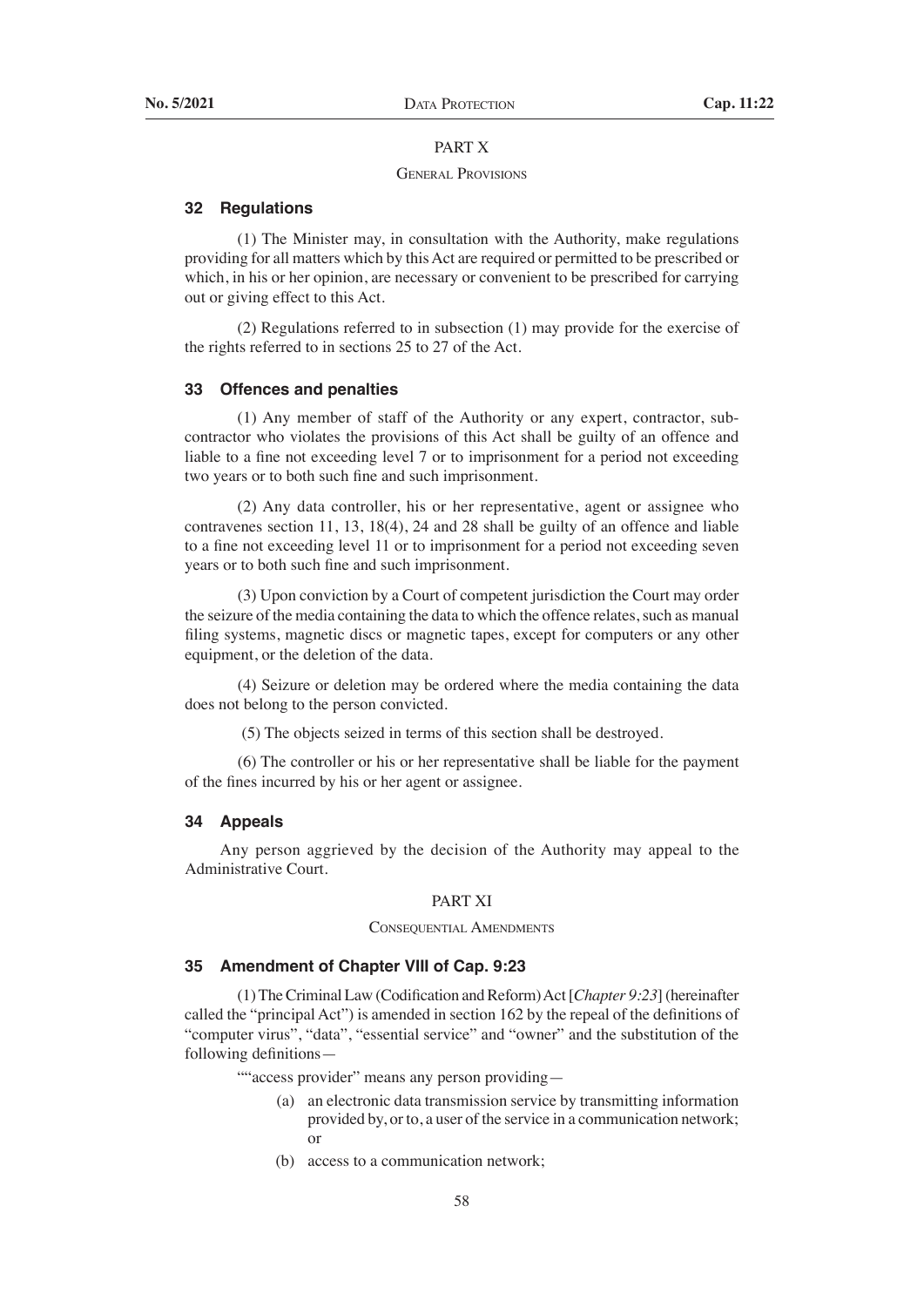- "caching provider" means any person providing an electronic data transmission service by automatic, intermediate or temporary storage of information performed for the sole purpose of making the onward transmission of data to other users of the service upon their request more efficient;
- "child" means any person under the age of eighteen years;
- "child pornography" means any representation through publication, exhibition, cinematography, electronic means or any other means whatsoever, of a child engaged in real or simulated explicit sexual activity, or any representation of the sexual parts of a child for primarily sexual purposes;
- "computer device" means any portable and non-portable electronic programmable device used or designed, whether by itself or as part of a computer network, a database, a critical database, an electronic communications network or critical information infrastructure or any other device or equipment or any part thereof, to perform predetermined arithmetic, logical, routing or storage operations in accordance with set instructions and includes—
	- (a) input devices:
	- (b) output devices;
	- (c) processing devices;
	- (d) computer data storage mediums;
	- (e) in an aggravating circumstance certified by the Cyber Security and Monitoring Interception of Communications Centre to be a breach of State Security to a fine not exceeding level 14 or to imprisonment for a period not exceeding ten years or to both such fine and such imprisonment;
	- (f) programmes; and
	- (g) other equipment and devices;

 that are related to, connected or used with, such a device or any part thereof and "device" shall be construed accordingly;

- "computer data storage medium" means any device or location from which data is capable of being reproduced or on which data is capable of being stored, by a computer device, irrespective of whether the device is physically attached to or connected with the computer device;
- "computer system" means interconnected or related computer devices, one or more of which uses a programme to perform the automatic processing of data, exchange data with each other or any other computer system or connect to an electronic communications network;
- "critical information infrastructure" means computer systems, devices, networks, computer programmes, computer data, so vital to the country that the incapacity or destruction of or interference with such systems and assets would have a debilitating impact on security, defence, economic and international affairs, public health and safety, or to essential services as defined in section 19 of the Criminal Law Code including the banking system and "critical data" shall be construed accordingly;
- "data" means any representation of facts, concepts, information, whether in text, audio, video, images, machine-readable code or instructions, in a form suitable for communications, interpretation or processing in a computer device, computer system, database, electronic communications network or related devices and includes a computer programme and traffic data;
- "hosting provider" means any person providing an electronic data transmission service by storing of information provided by a user of the service;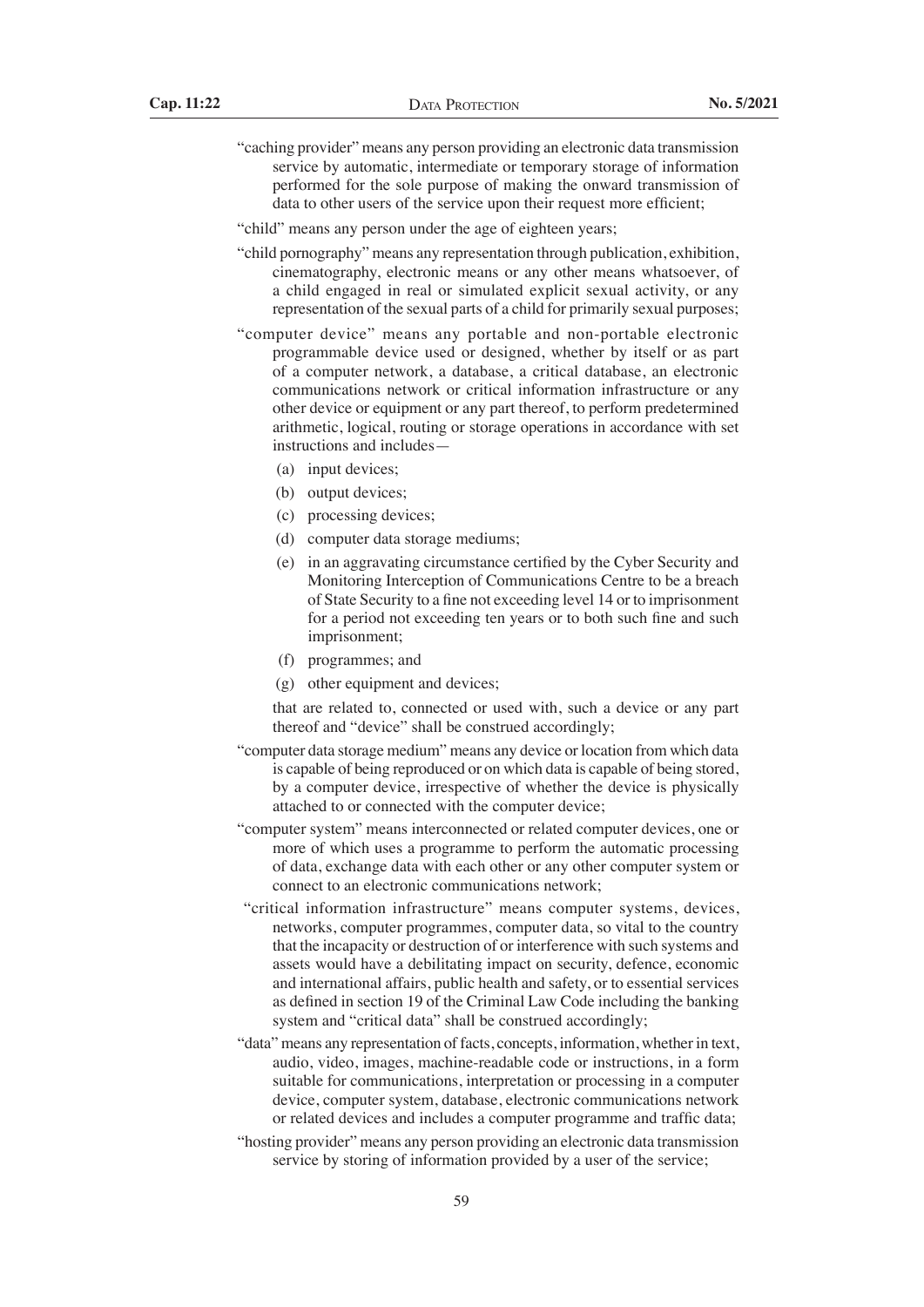- "hyperlink" means a characteristic or property of an element such as symbol, word, phrase, sentence or image that contains information about another source and points to and causes to display another document when executed;
- "information and communications technologies" means a device or interconnected or related devices that are used or that are responsible for the creation, transmission, receiving, processing or collation of digital data by making use of computer, software, networking, telecommunications, Internet, programming and information system technologies;
- "information system" means a device or inter-connected or related devices, one or more of which uses a programme to automatically processes computer data as well as computer data stored, processed, retrieved or transmitted by that device or inter-connected or related devices for the purposes of its or their operation, use, protection or maintenance;
- "pornography" includes any representation, through publication, exhibition, cinematography, electronic means or any other means whatsoever, of a person engaged in real or simulated explicit sexual activity, or any representation of the sexual parts of a person for primarily sexual purposes;
- "programme" means data or a set of instructions which, when executed in a computer, causes the computer to perform a function;
- "service provider" means—
	- (a) any person that provides to users of its service the ability to communicate by means of information communication technology systems, and
	- (b) any person that processes or stores information and communications data on behalf of such communications service or users of such service;

and includes—

- (c) access, caching and hosting provider;
- "system" means an arrangement of data or one or more programmes which, when executed, performs a function;
- "traffic data" means data relating to a communication by means of an information communications system or generated by an information communications system that forms a part of the chain of communications indicating the communication's origin, destination, route, format, time, date, size, duration or type of the underlying service;

"utilise" in relation to a remote forensic tool includes—

- (a) developing a remote forensic tool;
	- (b) adopting a remote forensic tool; and
	- (c) purchasing a remote forensic tool.".

 (2) The principal Act is amended by the repeal of sections 163 to 166 and the substitution of the following—

## "PART I

Offences Relating to Computer Systems, Computer Data, Data Storage Mediums, Data Codes and Devices

## 163 Hacking

- (1) A person who—
- (a) knowing or suspecting that he or she must obtain prior authority to access the data, computer programme, computer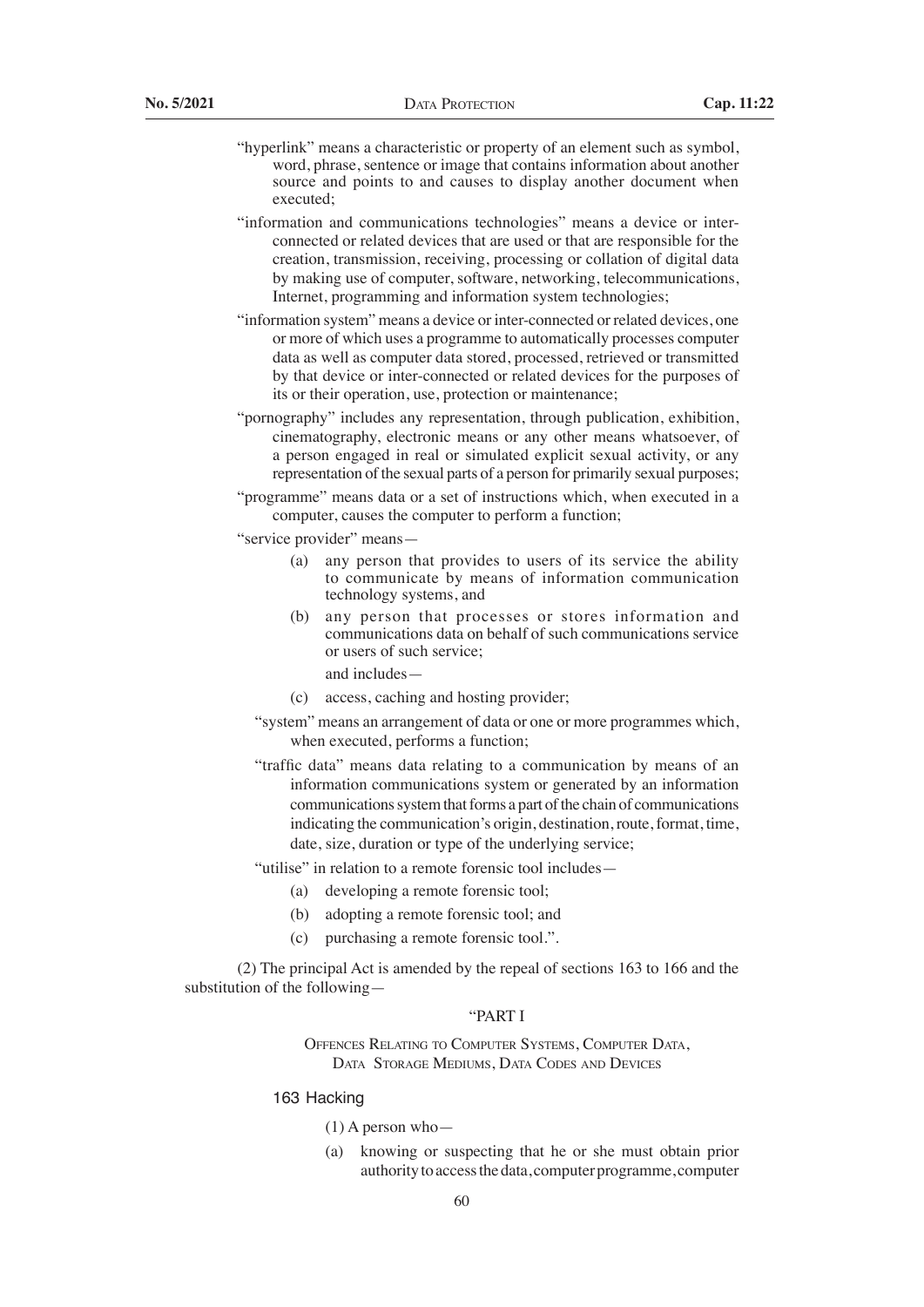data storage medium, or the whole or any part of a computer system in question; and

(b) intentionally, unlawfully and without such authority, secures access to such data, programme, medium or system;

shall be guilty of hacking and liable—

- (c) in any ofthe aggravating circumstances described in section 13 to a fine not exceeding level 14 or to imprisonment for a period not exceeding ten years or both such fine and such imprisonment;
- (d) in any other case, to a fine not exceeding level 10 or to imprisonment for a period not exceeding five years or to both such fine and such imprisonment.
- (2) For the purposes of this section "secure access" includes—
- (a) to obtain, to make use of, gain entry into, view, display, instruct or communicate with, or store data in or retrieve data from;
- (b) to copy, move, add, change or remove data, critical data or a critical database, or otherwise to make use of, configure or reconfigure any resources of a computer device, a computer network, a database, a critical database, an electronic communications network, a critical information infrastructure, whether in whole or in part, including their logical, arithmetical, memory, access codes, transmission, data storage, processor or memory function, whether physical, virtual, by direct or indirect means or by electronic, magnetic, audio, optical or any other means.

## 163A Unlawful acquisition of data

 (1) Any person who unlawfully and intentionally—

- (a) intercepts by technical or any other means any private transmission of computer data to, from or within a computer network, computer device, database or information system or electromagnetic emissions from a computer or information system carrying such computer data;
- (b) overcomes or circumvents any protective security measure intended to prevent access to data; and
- (c) acquires data within a computer system or data which is transmitted to or from a computer system;

shall be guilty of unlawful acquisition of data and shall be liable to a fine not exceeding level 14 or to imprisonment for a period not exceeding five years or to both such fine and such imprisonment.

 (2) Any person who unlawfully and intentionally possesses data knowing that such data was acquired unlawfully shall be guilty of unlawful possession of data and liable to a fine not exceeding level 14 or to imprisonment not exceeding five years or to both such fine and such imprisonment.

 (3) For the purposes of this section "acquire" includes to use, examine, capture, copy, move to a different location or divert data to a destination other than its intended location.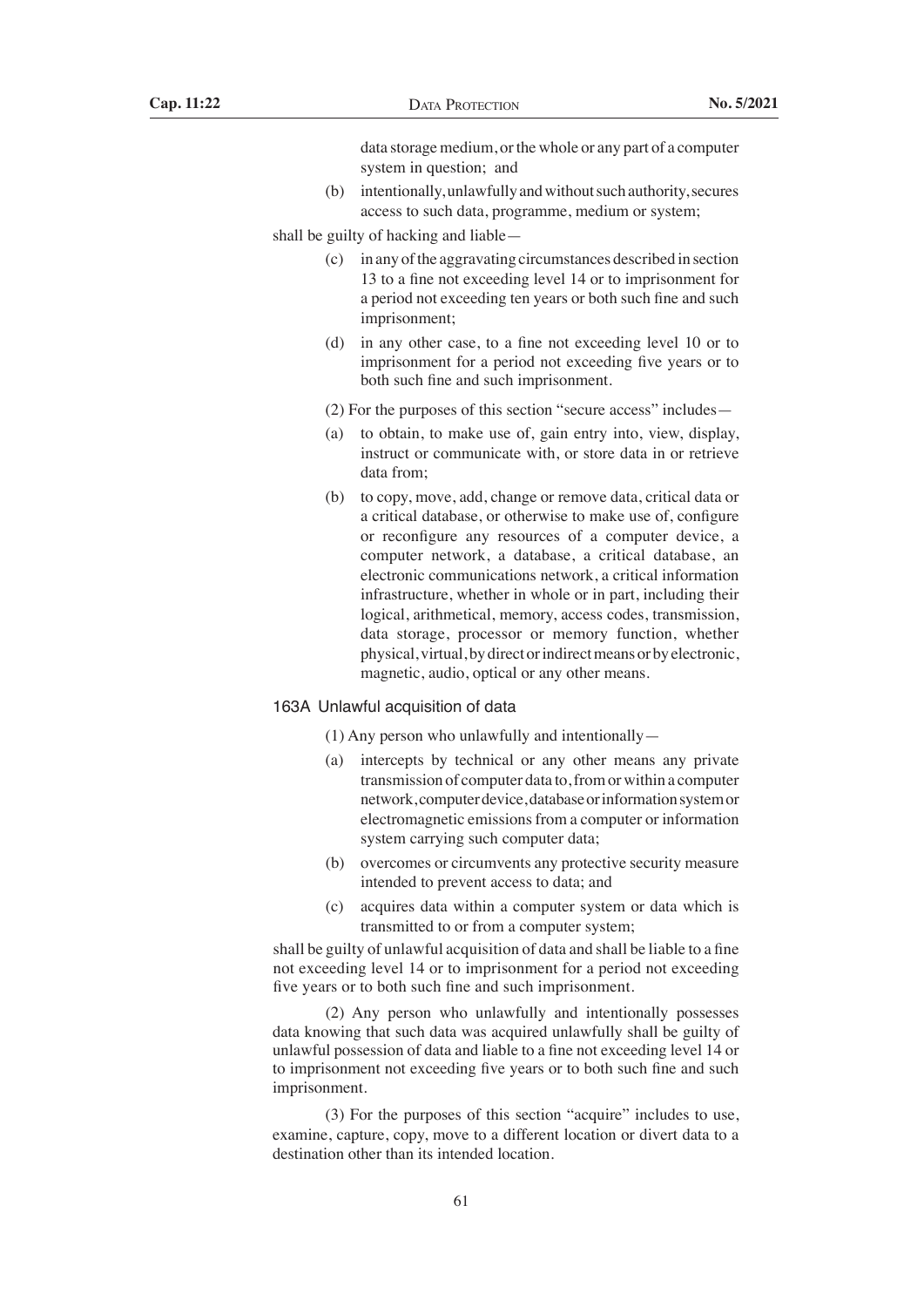(4) Any person who contravenes this section in any of the aggravating circumstances described in section 13 shall be liable to a fine not exceeding level 14 or to imprisonment for a period not exceeding ten years or to both such fine and such imprisonment.

#### 163B Unlawful interference with data or data storage medium

 (1) Any person who unlawfully and intentionally interferes with computer data or a data storage medium by—

- (a) damaging, corrupting, impairing or deteriorating computer data; or
- (b) deleting computer data; or
- (c) altering computer data; or
- (d) rendering computer data meaningless, useless or ineffective; or
- (e) obstructing, interrupting or interfering with the lawful use of computer data; or
- (f) obstructing, interrupting or interfering with any person in the lawful use of computer data; or
- (g) denying, hindering, blocking accessto computer data to any person authorised to access it; or
- (h) maliciously creating, altering or manipulating any data, programme or system in whole or in part which is intended for installation in a computer;

shall be guilty of an offence and liable to a fine not exceeding level 10 or to imprisonment for a period not exceeding five years or to both such fine and such imprisonment.

 (2) Any person who contravenes subsection (1) in any of the aggravating circumstances described in section 13 is liable to a fine not exceeding level 14 or to imprisonment for a period not exceeding ten years or to both such fine and such imprisonment.

## 163C Unlawful interference with computer system

 (1) Any person who unlawfully and intentionally interferes with the use of a computer or information system, computer device, an electronic communications system or critical information infrastructure by blocking, hindering, impeding, interrupting, altering or impairing the functioning of, access to or the integrity of, a computer device, computer or information system, an electronic communications network or critical information infrastructure shall be guilty of unlawful interference with computer or information system and liable to a fine not exceeding level 14 or to imprisonment not exceeding ten years or to both such fine and such imprisonment.

 (2) Any person who contravenes subsection (1) in any of the aggravating circumstances described in section 13 is liable to a fine not exceeding level 14 or to imprisonment for a period not exceeding twenty years or to both such fine and such imprisonment.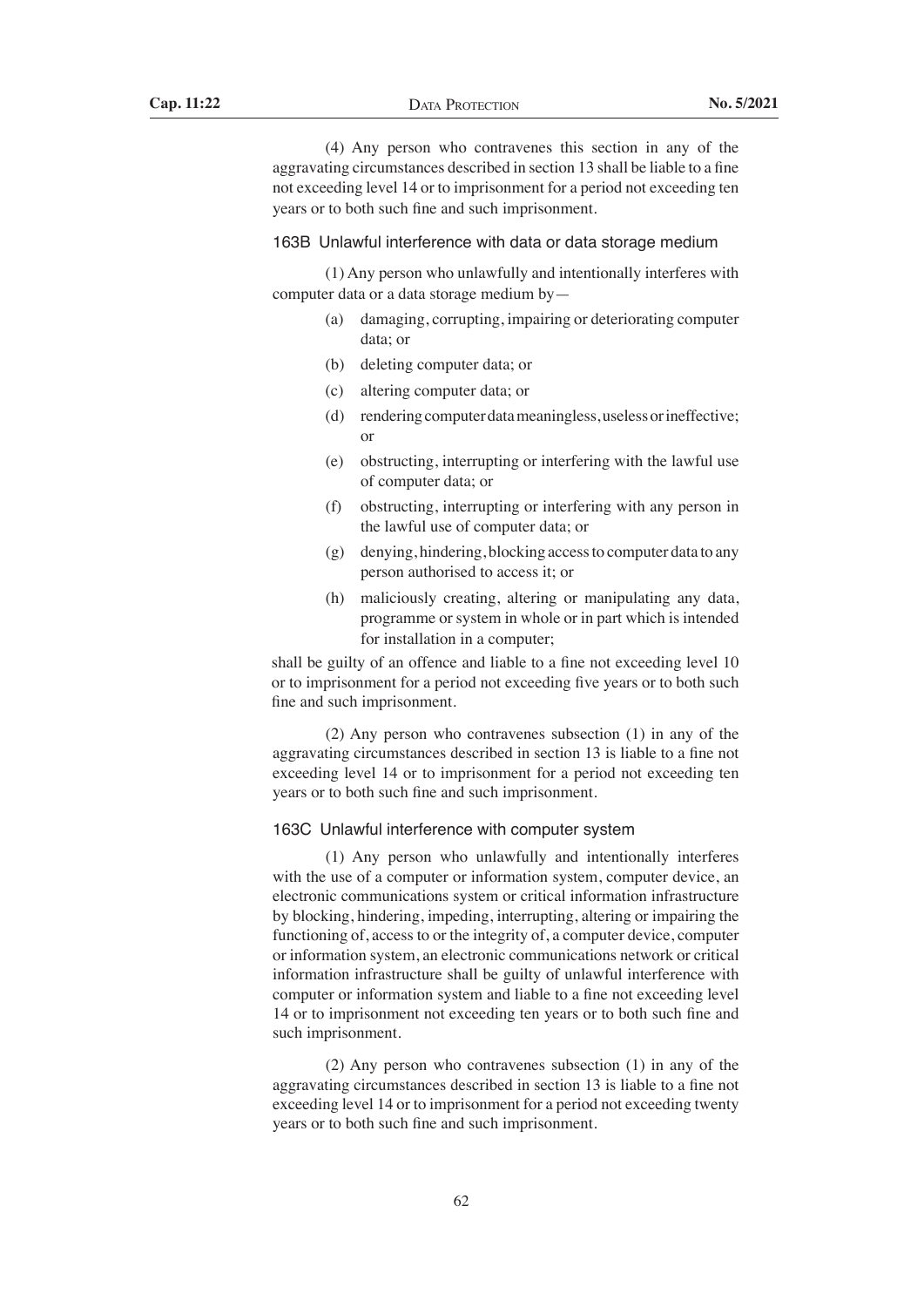## 163D Unlawful disclosure of data code

- (1) Any person who unlawfully and intentionally—
- (a) communicates, discloses or transmits any computer data, programme, access code or command or any other means of gaining access to any programme or data held in a computer or information system to any person not authorised to access the computer data, programme, code or command for any purpose;
- (b) activates or installs or downloads a programme that is designed to create, destroy, mutilate, remove or modify any data, programme or other form of information existing within or outside a computer or computer system; or
- (c) creates, altersordestroys apassword,personalidentification number, code or any method used to access a computer or computer network;

shall be guilty of an offence and liable to a fine not exceeding level 12 or imprisonment for a period not exceeding ten years or both such fine or such imprisonment.

 (2) A person shall not be liable under this section if the action is—

- (a) pursuant to measures that can be taken in terms of section 39; or
- (b) authorised under the law.

 (3) Where an offence under this section is committed in relation to data that forms part of a database or that involves national security or the provision of an essential service, the penalty shall be imprisonment for a period not exceeding ten years.

 (4) For the purposes of this section, it is immaterial whether the intended effect of the illegal interference is permanent or merely temporary.

## 163E Unlawful use of data or devices

 (1) Any person who unlawfully and intentionally acquires, possesses, produces, sells, procures for use, imports, distributes, supplies, uses or makes available an access code, password, a computer programme designed or adapted for the purpose of committing an offence or similar data or device by which the whole or any part of a computer or information system is capable of being accessed, for purposes of the commission or attempted commission of an offence in terms of this Act, shall be guilty of an offence and liable to a fine not exceeding level 12 or imprisonment for a period not exceeding ten years or both such fine or such imprisonment.

 (2) Any person who unlawfully and intentionally assembles, obtains, sells, purchases, possesses, makes available, advertises or uses malicious software, programmes or devices for purposes of causing damage to data, computer or information systems and networks, electronic communications networks, critical information infrastructure or computer devices shall be guilty of an offence and liable to a fine not exceeding level 10 or imprisonment for a period not exceeding five years or both such fine and such imprisonment.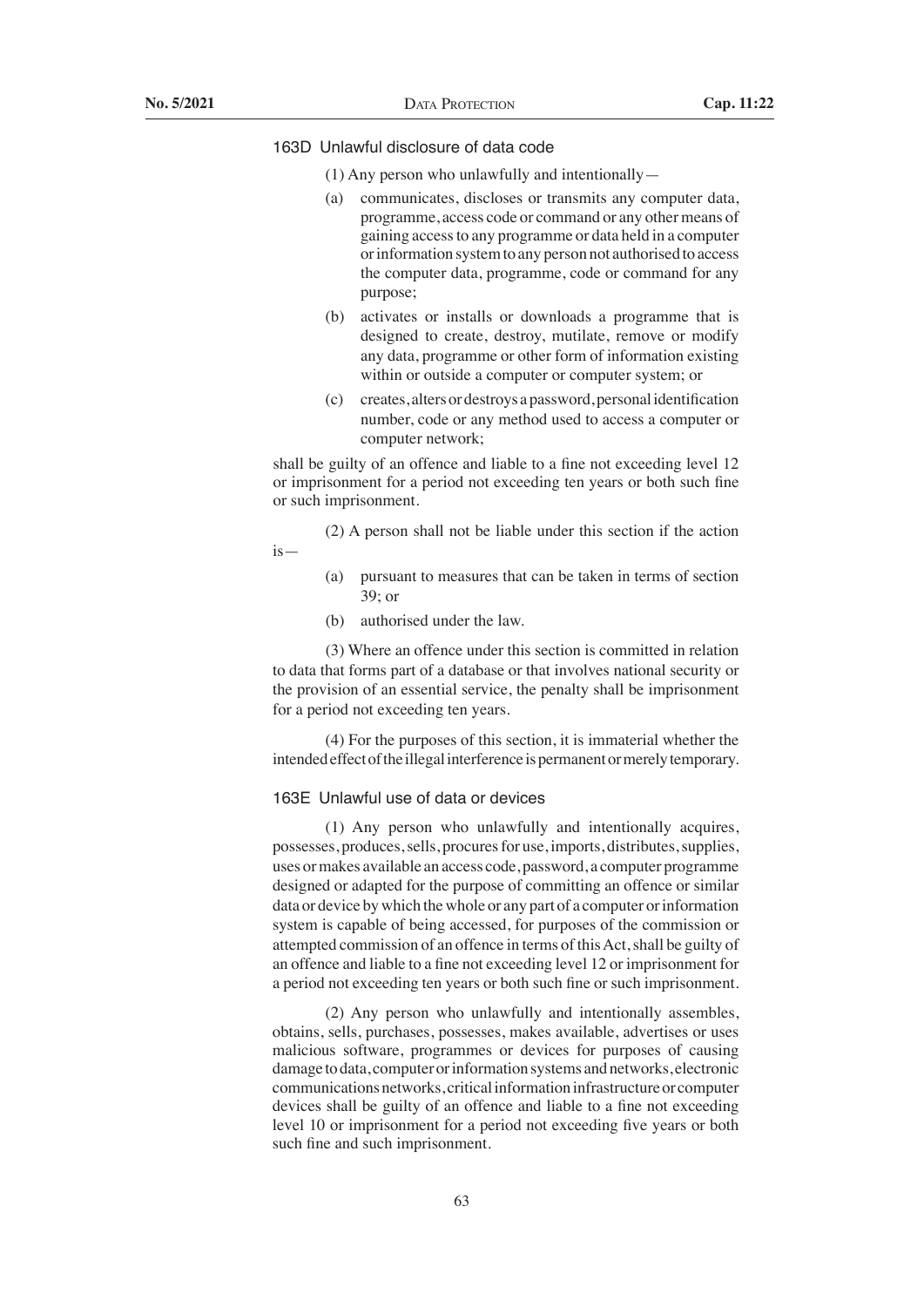(3) Any person who contravenes this section in any of the aggravating circumstances described in section 13 shall be liable to a fine not exceeding level 12 or imprisonment for a period not exceeding ten years or to both such fine and such imprisonment.

## 163F Aggravating circumstances

 In this Part, an offence is committed in aggravating circumstances if—

- (a) committed in connection with or in furtherance of the commission or attempted commission of a crime against the State specified in Part III of the Criminal Law Code;
- (b) it is intended for or results in damaging, destroying or prejudicing the safe operation of an aircraft;
- (c) it isintended to conceal or disguise the proceeds of unlawful dealing in dangerous drugs or the enjoyment thereof;
- (d) it results in defeating or obstructing the course of justice;
- (e) it seriously prejudices the enforcement of the law by any law enforcement agencies;
- (f) any computer, computer network, information communications network data, programme or system involved is owned by the State, a law enforcement agency, the Defence Forces, the Prison Service, a statutory corporation or a local authority;
- (g) the offence results in considerable material prejudice or economic loss to the owner of the computer, computer network, data, programme or system;
- (h) the offence seriously interferes with or disrupts an essential service; or
- (i) the offence was committed in furtherance of organised crime or the perpetrator was part of organised criminal gang.

## PART II

Offences Relating to Electronic Communications and Materials

# 164 Transmission of data message inciting violence or damage to property

 Any person who unlawfully by means of a computer or information system makes available, transmits, broadcasts or distributes a data message to any person, group of persons or to the public with intend to incite such persons to commit acts of violence against any person or persons or to cause damage to any property shall be guilty of an offence and liable to a fine not exceeding level 10 or to imprisonment for a period not exceeding five years or to both such fine and such imprisonment.

## 164A Sending threatening data message

 Any person who unlawfully and intentionally by means of a computer or information system sends any data message to another person threatening harm to the person or the person's family or friends or damage to the property of such persons shall be guilty of an offence and liable to a fine not exceeding level 10 or to imprisonment for a period not exceeding five years or to both such fine and such imprisonment.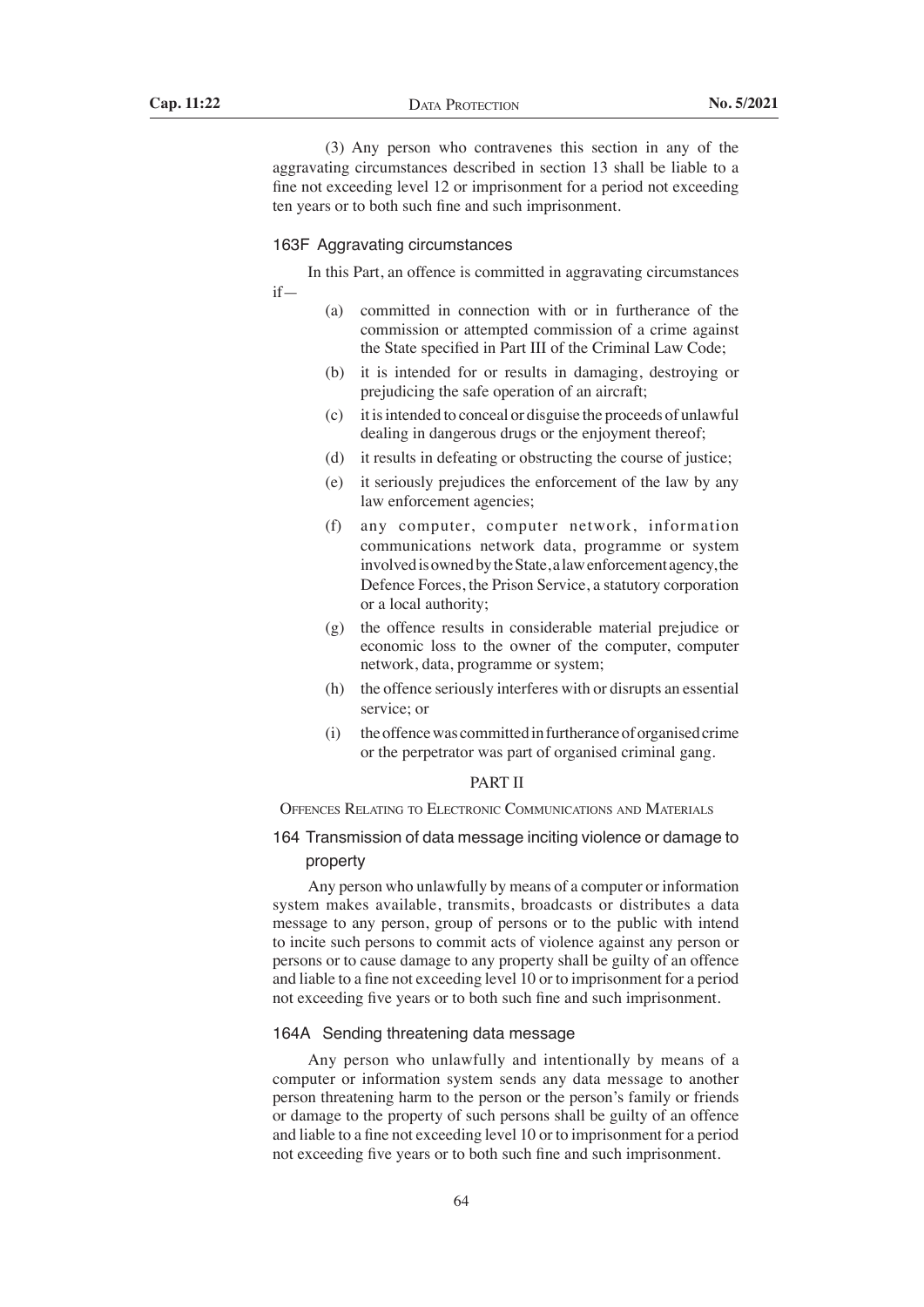(3) Any person who up skirts and records nude images or videos of a citizen or a foreigner who is resident of Zimbabwe without consent shall be guilty of an offence and liable to a fine not exceeding level 10 or imprisonment for a period not exceeding 5 years or both such fine or such imprisonment.

### 164B Cyber-bullying and harassment

 Any person who unlawfully and intentionally by means of a computer or information system generates and sends any data message to another person, or posts on any material whatsoever on any electronic medium accessible by any person, with the intent to coerce, intimidate, harass, threaten, bully or cause substantial emotional distress, or to degrade, humiliate or demean the person of another or to encourage a person to harm himself or herself, shall be guilty of an offence and liable to a fine not exceeding level 10 or to imprisonment for a period not exceeding ten years or to both such fine and such imprisonment.

## 164C Transmission of false data message intending to cause harm

 Any person who unlawfully and intentionally by means of a computer or information system makes available, broadcasts or distributes data to any other person concerning an identified or identifiable person knowing it to be false with intend to cause psychological or economic harm shall be guilty of an offence and liable to a fine not exceeding level 10 or to imprisonment for a period not exceeding five years or to both such fine and such imprisonment.

#### 164D Spam

Any person who intentionally and without lawful excuse—

- (a) uses a protected computer system to relay or retransmit multiple electronic mail messages, with the intent to deceive or mislead recipients or any electronic mail or internet service provider as to the origin of such messages; or
- (b) materially falsifies header information in multiple electronic mail messages and initiates the transmission of such messages;

 shall be guilty of an offence and liable to a fine not exceeding level 5 or to imprisonment for a period not exceeding one year or to both such fine and such imprisonment.

## 164E Transmission of intimate images without consent

 (1) Any person who unlawfully and intentionally by means of a computer or information system makes available, broadcasts or distributes a data message containing any intimate image or video of an identifiable person without the consent of the person concerned or with recklessness as to the lack of consent of the person concerned, with the aim of causing the humiliation or embarrassment of such person shall be guilty of an offence and liable to a fine not exceeding level 10 or to imprisonment for a period not exceeding five years or to both such fine and such imprisonment.".

 (2) For the purposes of subsection (1) "intimate image" means a visual depiction of a person made by any means in which the person is nude, the genitalia or naked female breasts are exposed or sexual acts are displayed.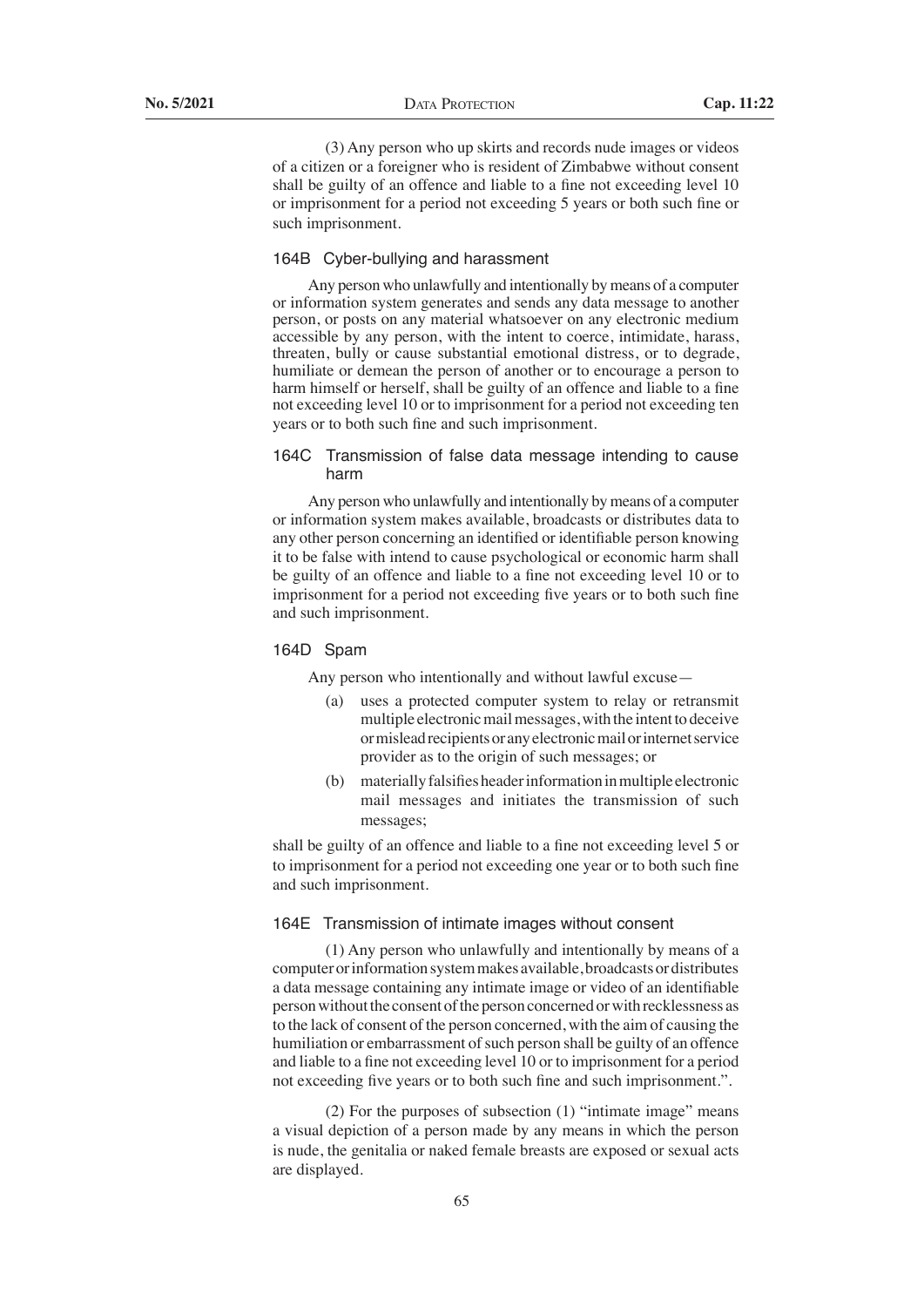## 164F Production and dissemination of racist and xenophobic material

 Any person who unlawfully and intentionally through a computer or information system—

- (a) produces or causes to be produced racist or xenophobic material for the purpose of its distribution;
- (b) offers, makes available or broadcasts or causes to be offered, made available or broadcast racist or xenophobic material;
- (c) distributes or transmits or causes to be distributed or transmitted racist or xenophobic material;
- (d) uses language that tends to lower the reputation or feelings of persons for the reason that they belong to a group of persons distinguished on the grounds set out in section 56(3) of the Constitution or any other grounds whatsoever, if used as a pretext for any of these factors;

 shall be guilty of an offence and liable to a fine not exceeding level 14 or to imprisonment for a period not exceeding ten years or to both such fine and such imprisonment.

#### 164G Identity-related offence

 (1) Any person who unlawfully and intentionally by means of information and communication technologies generates and sends any data message to another person, or posts on any material whatsoever on any electronic medium accessible by any person, with the intent to coerce, intimidate, harass, threaten, bully or cause substantial emotional distress, or to degrade, humiliate or demean the person of another or to encourage a person to harm himself or herself, shall be guilty of an offence and liable to a fine not exceeding level 10 or to imprisonment for a period not exceeding ten years or to both such fine and such imprisonment

 $(2)$  Special consideration shall be given when a child is found guilty of any of the offences set out in (1), in line with the law of Zimbabwe:

Provided that the penalty shall not give the child a criminal record nor shall the child be imprisoned for this offence.".

## PART III

Offences Against Children and Procedural Law

# 165 Recording of genitalia and buttocks beneath closing without consent

 (1) Any person who unlawfully and intentionally records an image or video beneath the clothing of another person which depicts this person's genitalia or buttocks, whether covered by underwear or not, without the consent of the depicted person or with recklessness as to the lack of consent of the person concerned, as far as these are to be protected against sight according to the recognizable will of the depicted person, shall be guilty of an offence and liable to a fine not exceeding level 10 or to imprisonment for a period not exceeding five years or to both such fine and such imprisonment.

 (2) Section 164E shall apply *mutatis mutandis* to any person who makes available, broadcasts or distributes a data message containing an image or video as described in (1).".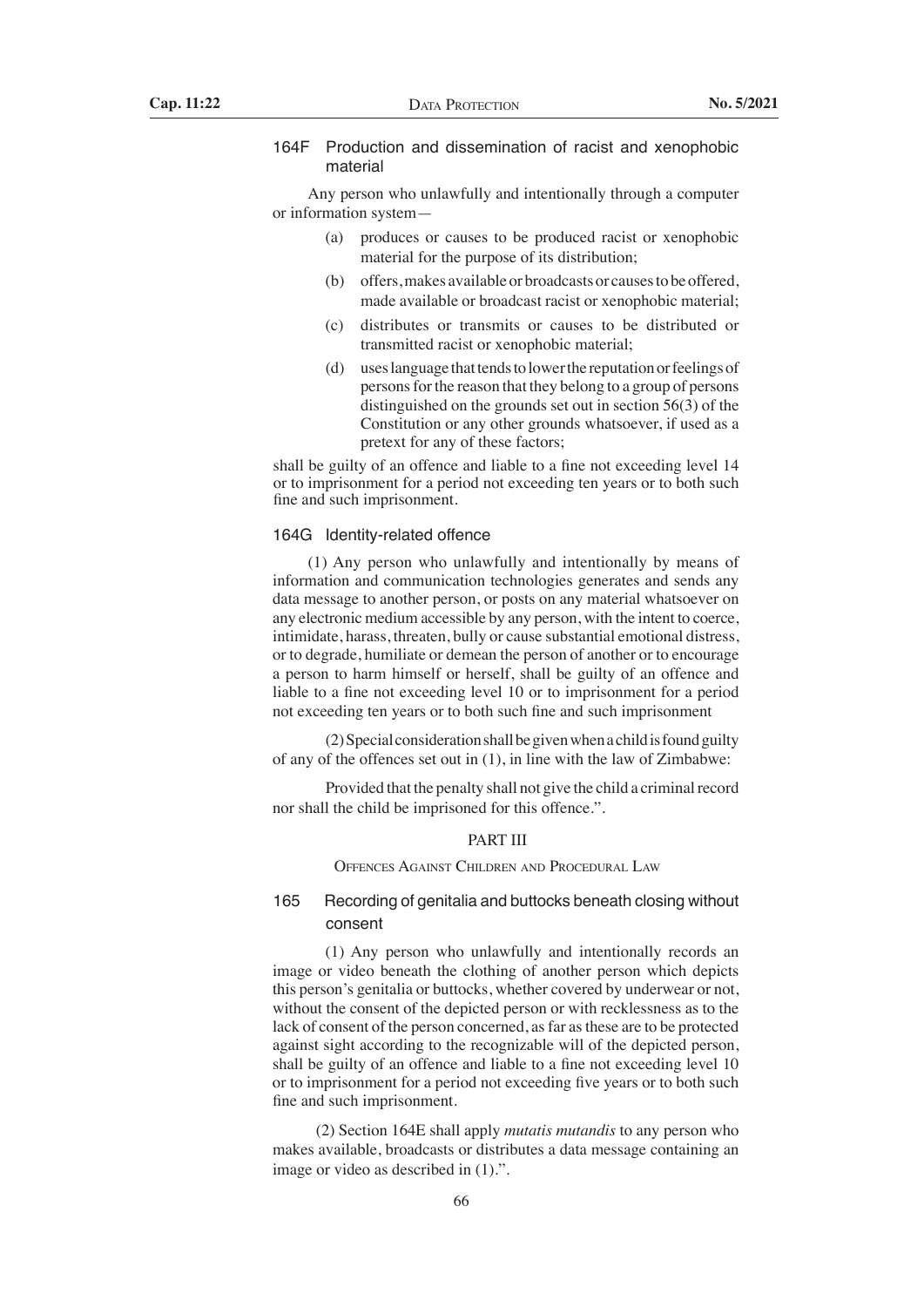# 165A Child sexual abuse material

- (1) In this Act—
	- "Child sexual abuse material" means any representation through publication, exhibition, cinematography, electronic means or any other means whatsoever, of a child, a person made to appear as a child or realistic material representing a child, engaged in real or simulated explicit sexual activity, or any representation of the sexual parts of a child for primarily sexual purposes.

 (2)Any person who unlawfully and intentionally, through a computer or information system—

- (a) produces child sexual abuse material;
- (b) offers or makes available child sexual abuse material:
- (c) distributes or transmits child sexual abuse material;
- (d) procures or obtains child sexual abuse material for oneself or for another person;
- (e) possesses child sexual abuse material on a computersystem or a computer-data storage medium;
- (f) knowingly obtains, accesses or procures child sexual abuse material;
- (g) baits a child into the production or distribution of child sexual abuse material;

 shall be guilty of an offence and liable to a fine not exceeding level 14 or to imprisonment for a period not exceeding ten years, or both such fine and such imprisonment.

 (3) Any person of 18 years or above, who unlawfully and intentionally through information and communication technologies, proposes to meet a child who has not reached the age of consent to sexual activity as set by the Criminal Law (Codification and Reform Act) [*Chapter 9:23*] for the purpose of engaging in sexual activity with him or her, where this proposal has been followed by material acts leading to such a meeting, shall be guilty of an offence and liable to a fine not exceeding level 14 or to imprisonment for a period not exceeding ten years, or both such fine and such imprisonment.".

## 165B Exposing children to pornography

 Any person who unlawfully and intentionally through a computer or information system—

- (a) makes pornographic material available to any child; or
- (b) facilitates access by any child to pornography or displays pornographic material to any child;

with or without the intention of lowering the child's inhibitions in relation to sexual activity or inducing the child to have sexual relations with that person;

shall be guilty of an offence and liable to a fine not exceeding level 14 or to imprisonment for a period not exceeding five years or to both such fine and such imprisonment.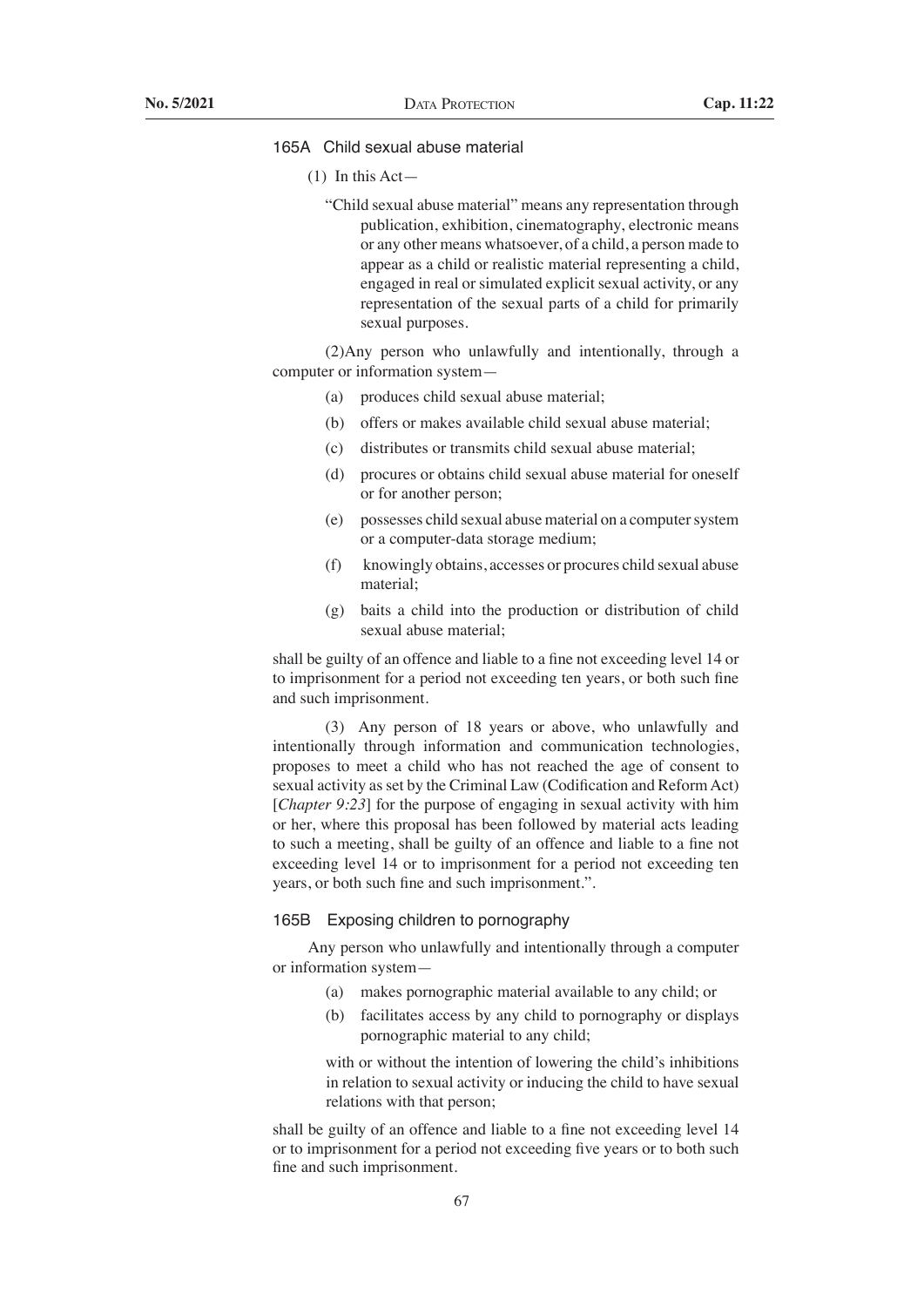## 166 Jurisdiction

 (1)Acourt in Zimbabwe shall have jurisdiction to try any offence under this Act where the offence was committed wholly or in part—

- (a) within Zimbabwe or by any person in or outside Zimbabwe using a computer or information system or device, software or data located in Zimbabwe; or
- (b) on a ship or aircraft registered in Zimbabwe; or
- (c) by a national or permanent resident of Zimbabwe or a person carrying on business in Zimbabwe, whether or not the offence is committed in Zimbabwe; or
- (d) by a national or permanent resident of Zimbabwe or a person carrying on business in Zimbabwe and the offence is committed outside Zimbabwe, if the person's conduct also constitutes an offence under the law of the country where the offence was committed and harmful effects were caused in Zimbabwe; or
- (e) by any person, regardless of the location, nationality or citizenship of the person—
	- (i) using a computer or information system or device, software, or data located within Zimbabwe; or
	- (ii) directed against a computer or information system or device, software or data located in Zimbabwe;
- (f) against citizens or permanent residents of Zimbabwe.".

## **36 Amendment of Cap. 9:07**

The Criminal Procedure and Evidence Act [*Chapter 9:07*] is amended by the insertion after Part XX of the following Part—

## "PART XXA

Provisions Relating to Cyber Crime

## 379A Search and seizure

- (1) In this section "seize" includes—
- (a) taking possession of or securing a computer;
- (b) securingacomputersystemorpartthereoforacomputer-data storage medium;
- (c) taking a printout or output of computer data;
- (d) making and retaining a copy of computer data, including through the use of use of onsite equipment;
- (e) activating any onsite computer system or computer data storage media;
- (f) maintaining the integrity of any stored relevant computer data;
- (g) rendering inaccessible or removing computer data in the accessed computer system.

 (2) A magistrate may, on an application by a police officer in the prescribed form, that specified computer data or a printout or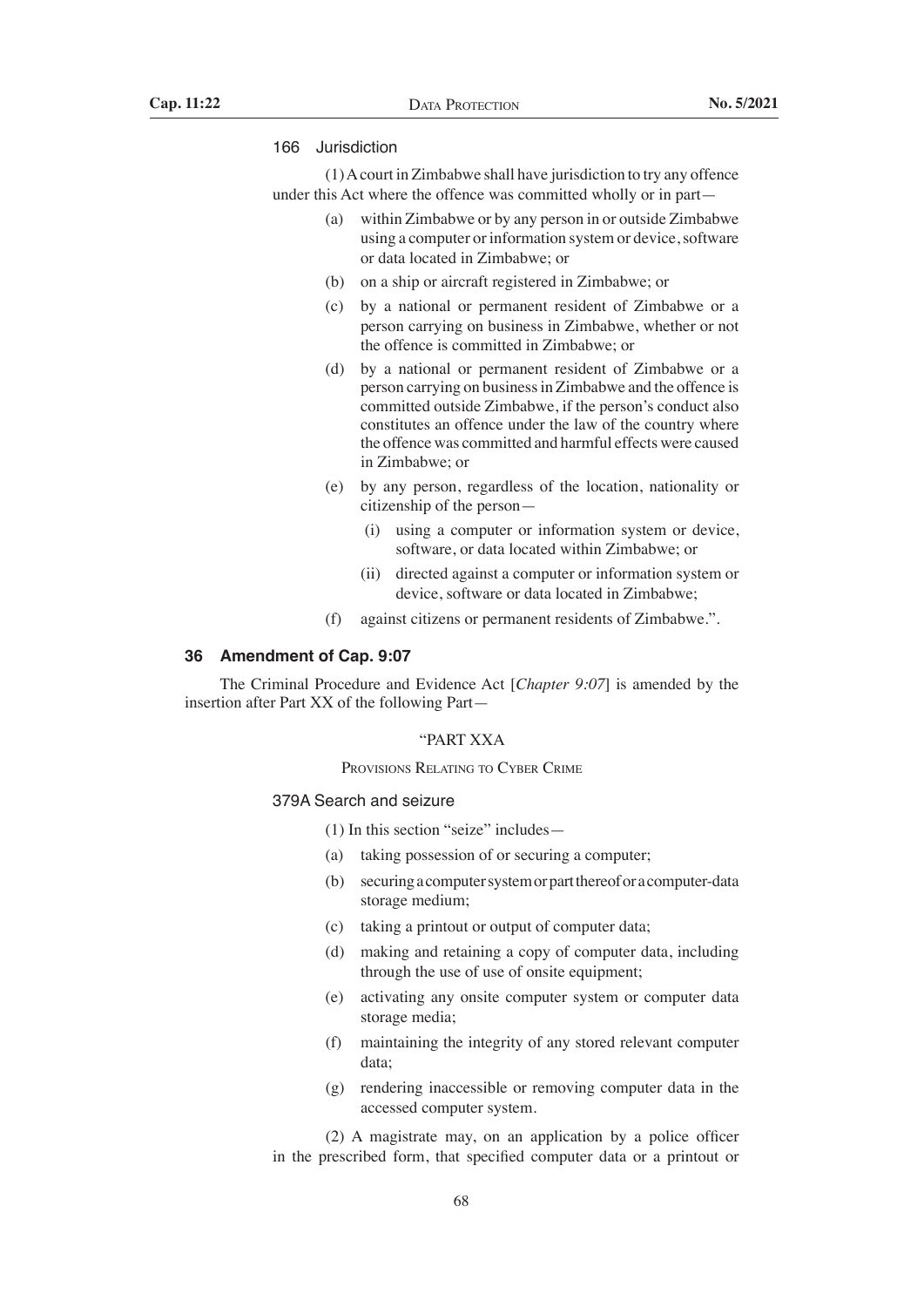other information is reasonably required for the purpose of a criminal investigation or criminal proceedings, order that—

- (a) a person in Zimbabwe in control of the relevant computer system produce from the system specified computer data or a printout or other intelligible output of that data; or
- (b) an electronic communications service provider in Zimbabwe produce information about persons who subscribe to or otherwise use the service.

 $(3)$  An application referred to in subsection  $(1)$  shall be supported by an affidavit in which the police officer shall set out the offence being investigated, the computer system in which it is suspected to be stored, the reasonable grounds upon which the belief is based, the measures that will be taken in pursuance of the investigation and the period over which those measures will be taken.

 (4) A police officer granted a warrant in terms of this section may—

- (a) if there are reasonable grounds to believe that computer data concerned is susceptible to loss, alteration, deletion, impairment or modification, by written notice given to a person in control of the computer data, require the person in control of the data to ensure that the data specified in the notice is preserved for a period not exceeding seven days as may be specified in the notice which period may be extended, on an application to a magistrate, for such period as the magistrate may grant;
- (b) by written notice to a person in control of the computer system or information system concerned, require the person in control thereof to disclose relevant traffic data concerning specified communications in order to identify—
	- (i) the service providers; or
	- (ii) the path through which the communication was transmitted.

 (5) Any person who does not comply with the order given in terms of this section shall be guilty of an offence and liable to a fine.

## 379B Expedited preservation

 (1) A magistrate may, on an application by a police officer in the prescribed form, that there are reasonable grounds to suspect or believe that traffic data associated with a specified communication is required for the purposes of a criminal investigation—

- (a) order any person in control of such data to
	- (i) collect, record or preserve the traffic data associated with a specified communication during a specified period; or
	- (ii) permit and assist a specified police officer to collect or record that data.
- (b) authorise the police officer to collect or record traffic data associated with a specified communication during a specified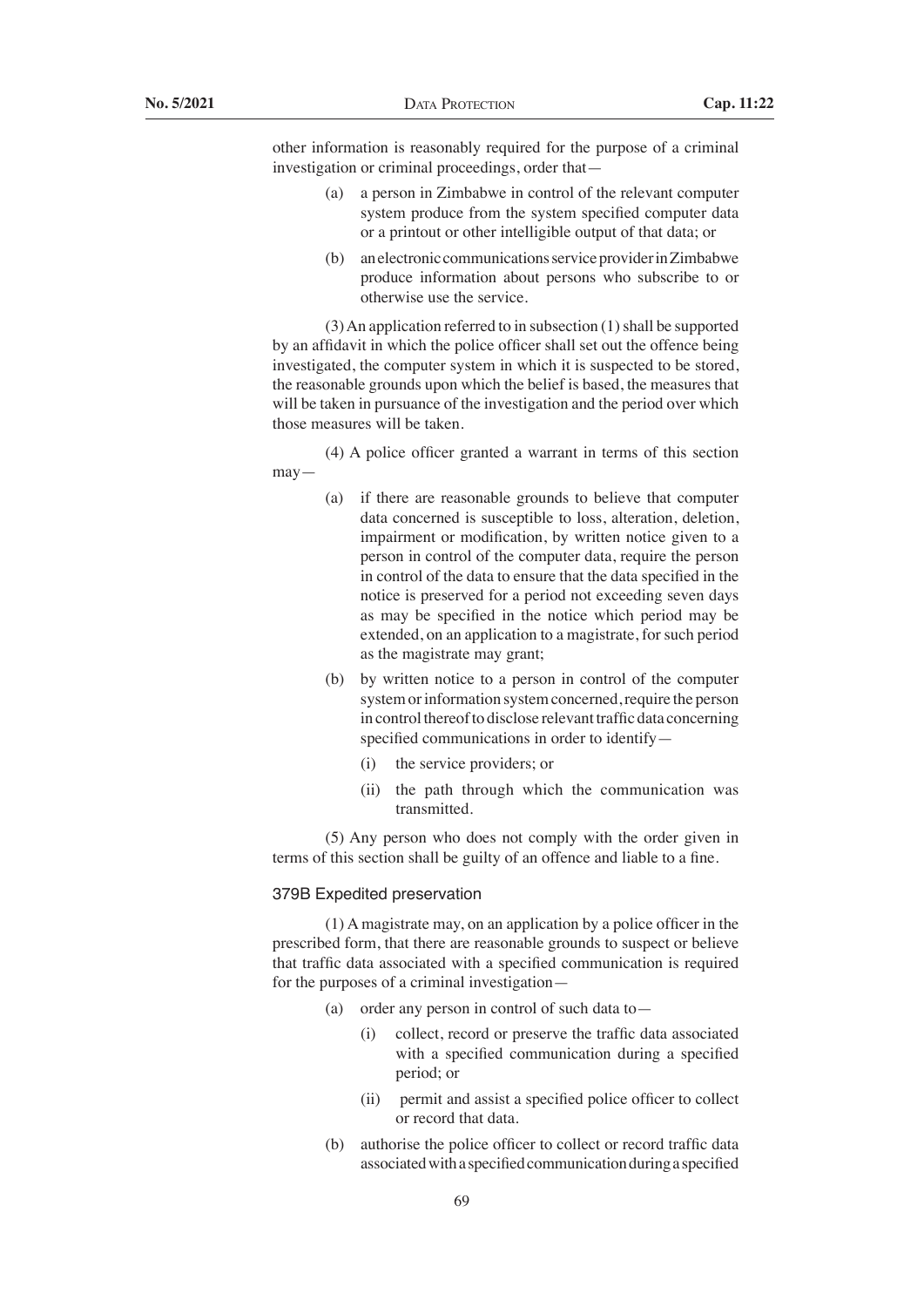period through the use of any appropriate technological means.

 (2) Section 33(3) ofthe Data ProtectionAct[*Chapter 11:22*] shall apply *mutatis mutandis* to an application in terms of this section.

#### 379C Obligations and immunity of service providers

 (1) An electronic communications network or access service provider shall not be criminally liable for providing access or transmitting information through its system if such service provider has not—

- (a) initiated the transmission; or
- (b) selected the receiver of the transmission; or
- (c) selected or modified the information contained in the transmission.

 (2) The provision of access or the transmission referred to in subsection (1) shall include the automatic, intermediate and transient storage of the information transmitted in so far as this takes place for the sole purpose of carrying out the transmission in the communication network, and the information is not stored for any period longer than is reasonably necessary for the transmission.

 (3) A hosting provider shall not be criminally liable for the information stored at the request of a user of the service if the hosting provider—

- (a) promptly removes or disables accessto the information after receiving an order from any court of law to remove specific stored illegal information; or
- (b) in any other manner, obtains knowledge or becomes aware of any illegal information stored, promptly informs the appropriate authority to enable it to evaluate the nature of the information and if necessary, issue an order for its removal.

 (4) Subsection (3) shall not apply where the user of the service is acting under the authority or the control of the hosting provider.

 $(5)$  Where the hosting provider removes the content after receiving an order pursuant to sub-section (3), no liability shall arise from the contractual obligations with the user with regard to the availability of the service.

 (6) A hosting provider who fails to remove or disable access to information in terms of subsection (3) shall be guilty of an offence and liable to a fine not exceeding level 8 or to imprisonment for a period not exceeding two years or to both such fine and such imprisonment.

 (7) A caching provider shall not be criminally liable for the automatic, intermediate or temporary storage of information where the caching was performed for the sole purpose of making the onward transmission of the information to other users of the service upon their request more efficient if the caching provider—

- (a) does not modify the information;
- (b) complies with conditions of access to the information;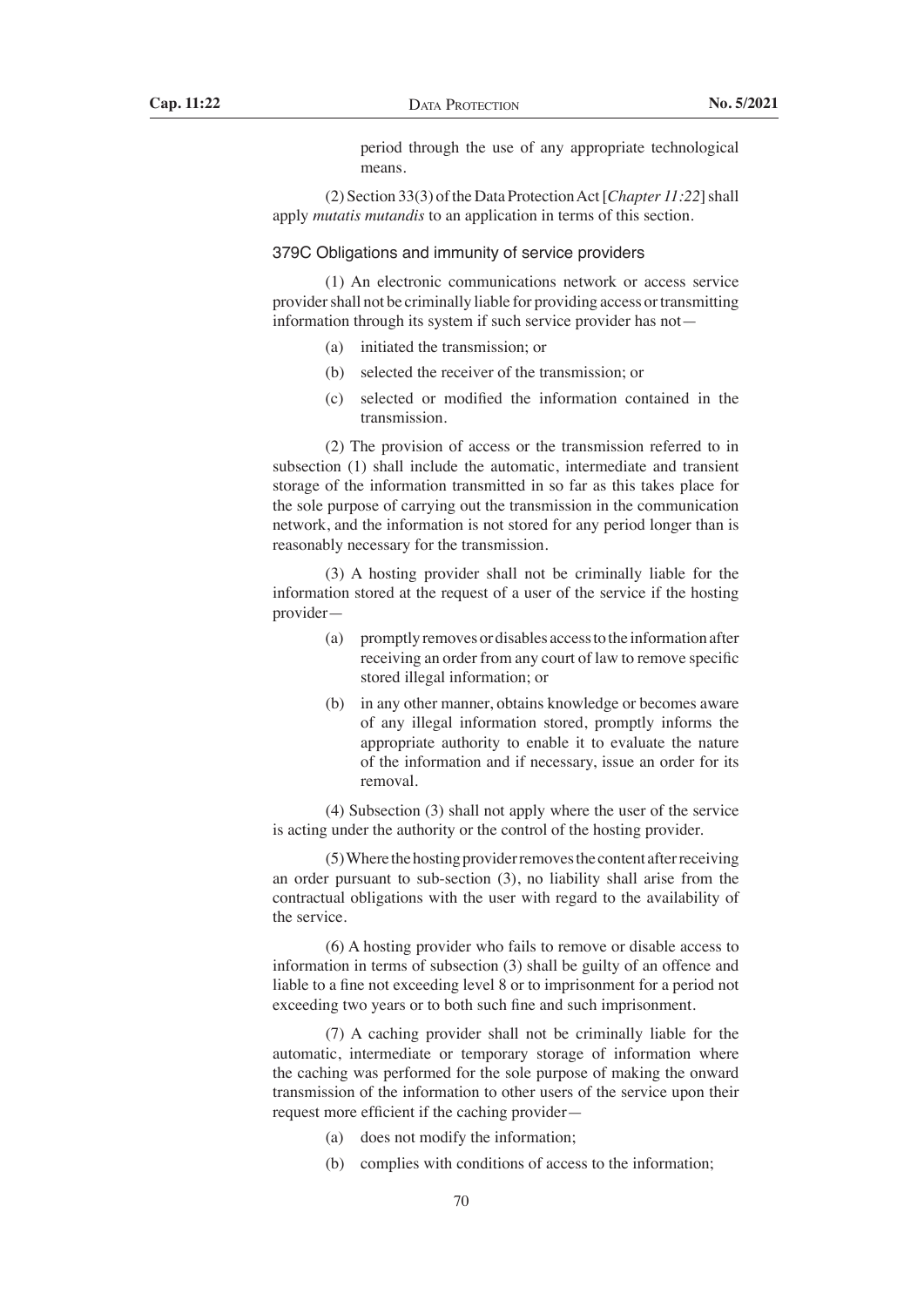- $(c)$  complies with rules regarding the updating of the information, specified in a manner widely recognised and used by industry;
- (d) does not interfere with the lawful use of technology, widely recognised and used by industry, to obtain data on the use of the information; and
- (e) actspromptlytoremoveortodisableaccesstotheinformation it has stored upon obtaining knowledge that the information has been removed from the network at the initial source of the transmission, or that access to it has been disabled, or that a court or an appropriate public authority has ordered such removal or disablement.

 (8) A caching provider who contravenes the conditions set out in subsection (7) shall be guilty of an offence and liable to a fine not exceeding level 8 or to imprisonment for a period not exceeding two years or to both such fine and such imprisonment.

(9) An internet service provider who enables access to information provided by a third person by providing an electronic hyperlink shall not be criminally liable with respect to the information if the internet service provider—

- (a) promptly removes or disables accessto the informationafter receiving an order from an appropriate public authority or court to remove the link; or
- (b) through other means, obtains knowledge or becomes aware of stored specific illegal information promptly informs the appropriate authority to enable it to evaluate the nature of the information and if necessary issue an order for its removal.

 $(10)$  An internet service provider who fails to promptly remove or disable access to information in terms of subsection (9) shall be guilty of an offence and liable to a fine not exceeding level 8 or to imprisonment for a period not exceeding two years or both such fine and such imprisonment.

 $(11)$ Any service provider who knowingly enables access to, stores, transmits or provides an electronic hyperlink to, any information with knowledge of the unlawfulness of the content of any such information shall be guilty of an offence and liable to a fine not exceeding level 14 or to imprisonment not exceeding a period of ten years or to both such fine and such imprisonment.

## 379D Jurisdiction

 (1)Acourt in Zimbabwe shall have jurisdiction to try any offence under this Act where the offence was committed wholly or in part—

- (a) within Zimbabwe or by any person in or outside Zimbabwe using a computer or information system or device, software or data located in Zimbabwe; or
- (b) on a ship or aircraft registered in Zimbabwe; or
- (c) by a national or permanent resident of Zimbabwe or a person carrying on business in Zimbabwe, whether or not the offence is committed in Zimbabwe; or
- (d) by a national or permanent resident of Zimbabwe or a person carrying on business in Zimbabwe and the offence is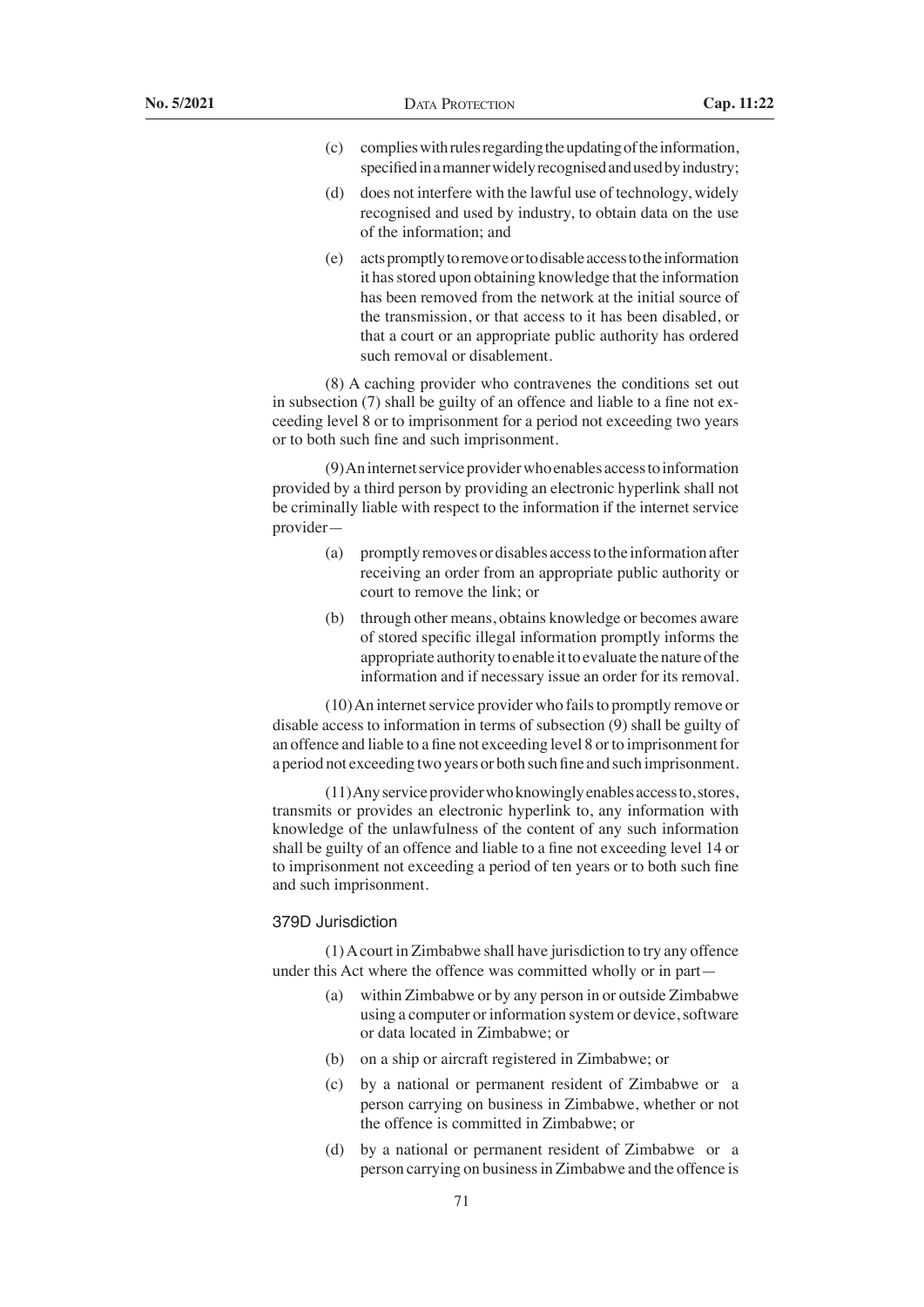committed outside Zimbabwe, if the person's conduct also constitutes an offence under the law of the country where the offence was committed and harmful effects were caused in Zimbabwe; or

- (e) by any person, regardless of the location, nationality or citizenship of the person—
	- (i) using a computer or information system or device, software, or data located within Zimbabwe; or directed against a computer or information system or
	- (ii) device, software or data located in Zimbabwe.

## 379E Admissibility of electronic evidence

(1) In any criminal proceedings for an offence in terms of this Act, evidence generated from a computer system or by means of information and communications technologies or electronic communications systems shall be admissible in court.

 (2) In assessing the admissibility or evidential weight of the evidence, regard shall be given to—

- (a) the reliability of the manner in which the evidence was generated, stored or communicated;
- (b) the integrity of the manner in which the evidence was maintained;
- (c) themannerinwhichtheoriginatororrecipientoftheevidence was identified; and
- (d) any other relevant factors.

 (3) The authentication of electronically generated documents shall be as prescribed in rules of evidence regulating the integrity and correctness of any other documents presented as evidence in a court of law.

 (4) This section shall apply in addition to and not in substitution of any other law in terms of which evidence generated by computer systems or information and communications technologies or electronic communications systems or devices may be admissible in evidence.

#### 379F Forfeiture

 A court convicting any person of an offence under this Act may order the forfeiture to the State of—

- (a) any money, asset or property constituting or traceable to the gross proceeds of such offence; and
- (b) any computer or information system, software or other devices used or intended to be used to commit or to facilitate the commission of such offence.".

#### **37 Amendment of Cap.11:20**

 (1)The Interception of CommunicationsAct [*Chapter 11:20*] (hereinafter called the "principal Act") is amended in section 2—

 (a) by the repeal of the definition of "monitoring centre" and substitution of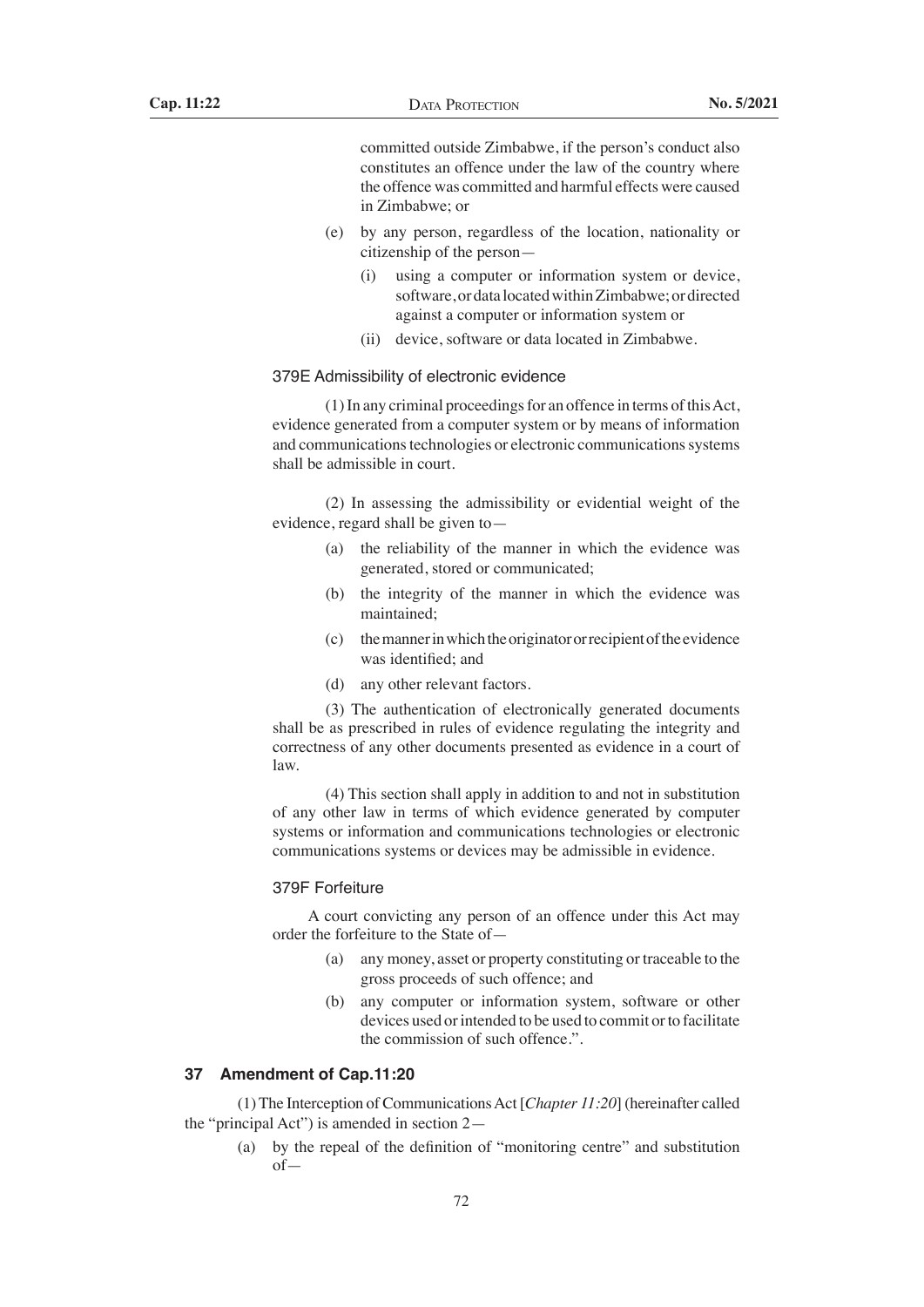""cyber security and monitoring centre" means the Cyber Security and Monitoring of Interception of Communications Centre being unit central monitoring apparatus designated to be the monitoring facility through which all the intercepted communications and call-related information of a particular interception target are forwarded to an authorised person;".

 $(2)$  The principal Act is amended in by the repeal of section 4 and the following is substituted—

> "4 Cyber Security and Monitoring of Interceptions of Communications Centre

> (1) There shall be established a unit in the Office of the President, which shall be called the Cyber Security and Monitoring of Interception of Communications Centre.

> (2) The cyber security and monitoring centre shall be advised by a committee which shall give advice to the director of the centre on whether or not a warrant should be issued.

> (3) The cyber security and monitoring centre shall be manned, controlled and operated by technical experts designated by the agency.

> (4) The cyber security and monitoring centre shall give technical advice to—

- (a) authorised persons; and
- (b) service providers;

on cyber security and the interception of communications in terms of this Act.".

(3) The principal Act is amended by the insertion after section 4 of the following sections—

> "4A Functions of Cyber Security and Monitoring of Interceptions of Communications Centre

> The functions of the Cyber Security and Monitoring Centre shall be to—

- (a) be the sole facility through which authorised interceptions shall be effected;
- (b) advise Government and implement Government policy on cybercrime and cyber security;
- (c) identify areas for intervention to prevent cybercrime;
- (d) coordinate cyber security and establish a national contact point available daily around-the-clock;
- (e) establish and operate a protection-assured whistle-blower system that will enable members of the public to confidentially report to the Committee cases of alleged cybercrime;
- (f) promote and coordinate activities focused on improving cyber security and preventing cybercrime by all interested parties in the public and private sectors;
- (g) provide guidelines to public and private sector interested parties on matters relating to awareness, training,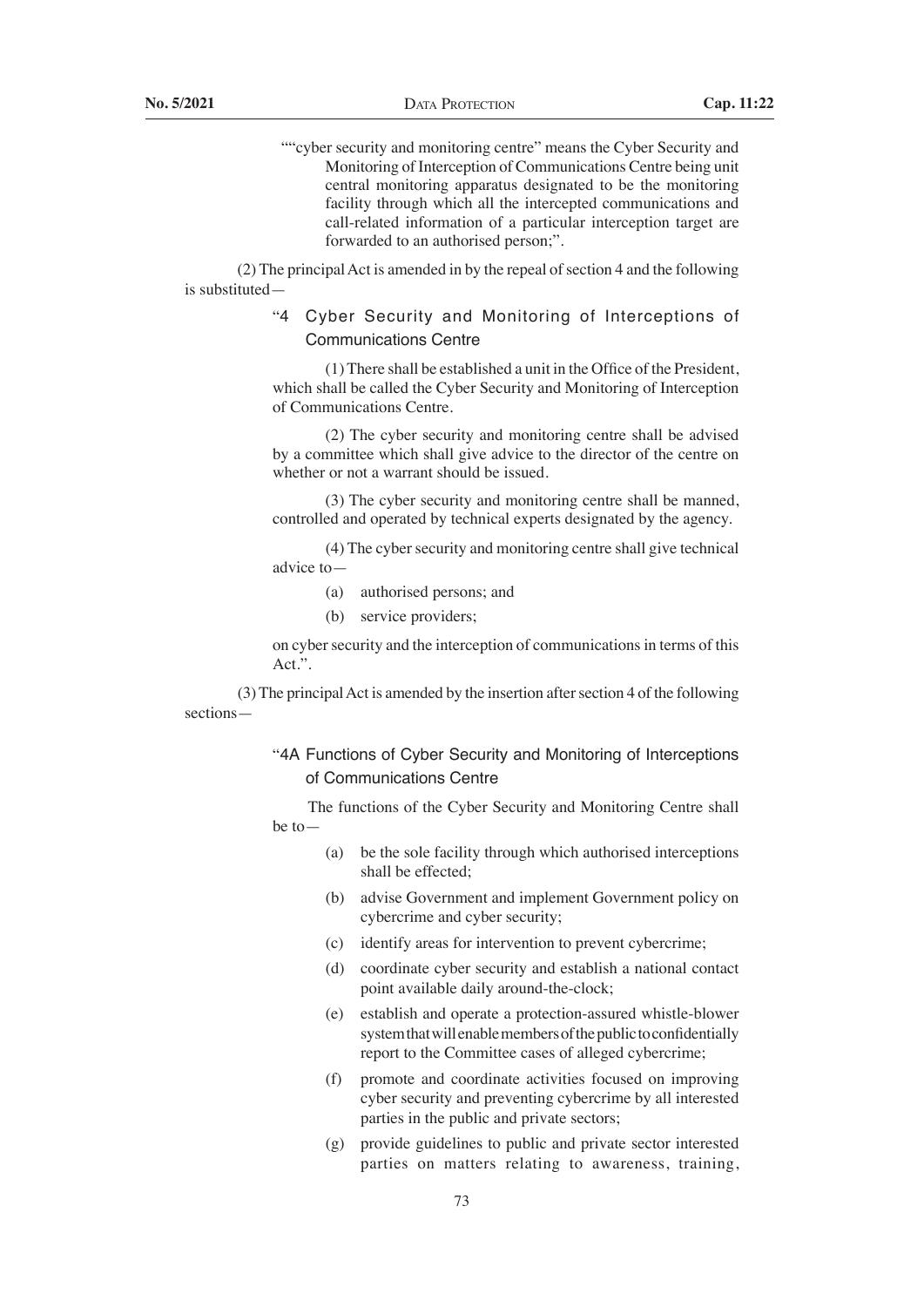enhancement, investigation, prosecution and combating cybercrime and managing cyber security threats;

- (h) oversee the enforcement of the Act to ensure that it is enforced reasonably and with due regard to fundamental human rights and freedoms;
- (i) provide technical and policy advice to the Minister;
- (j) advise theMinisteronthe establishment anddevelopmentof a comprehensive legal framework governing cyber security matters.

## 4B Establishment of Cybersecurity Committee

 (1) There is hereby established a committee to be known as the Cybersecurity Committee which will shall be an *ad hoc* advisory body to the Minister.

 (2) The Cyber Security Committee shall consist of eleven members appointed by the Minister for their knowledge in computer and telecommunications, law and policy and skills in respect of any aspect dealt with in this Act as follows—

- (a) one representative nominated by each of the following—
	- (i) the Postal and Telecommunications Regulatory Authority of Zimbabwe;
	- (ii) the ministry responsible for information and communications technologies;
	- (ii) the ministry responsible for science and technology;
	- (iii) the ministry responsible for justice;
	- (iv) the Zimbabwe Republic Police;
	- (v) the National Prosecution Authority;
	- (vi) the ministry responsible for defence;
	- (vii) the Central Intelligence Organisation;
	- (viii) the Prisons and Correctional Service;
- (b) one representative from the cyber security and monitoring centre;
- (c) any representative from any sector of the economy or any other person who may be necessary to the deliberations in respect of a particular warrant, appointed on an ad hoc basis.

 (3)Fromamongthe appointedmembers,theMinistershall appoint the Chairperson of the Cybersecurity Committee.

 (4) The Committee shall, at its first meeting, elect a Vice-Chairperson of the Board from among its members:

 Provided that the Chairperson and the Vice Chairperson shall be of different genders.

 (5) The provisions of the Schedule apply to the Cybersecurity Committee.

 (6) The Cyber Security Committee may, with the approval of the Minister, issue such guidelines as may be necessary for the carrying out of the provisions of this Act as it relates to its functions under this Act.".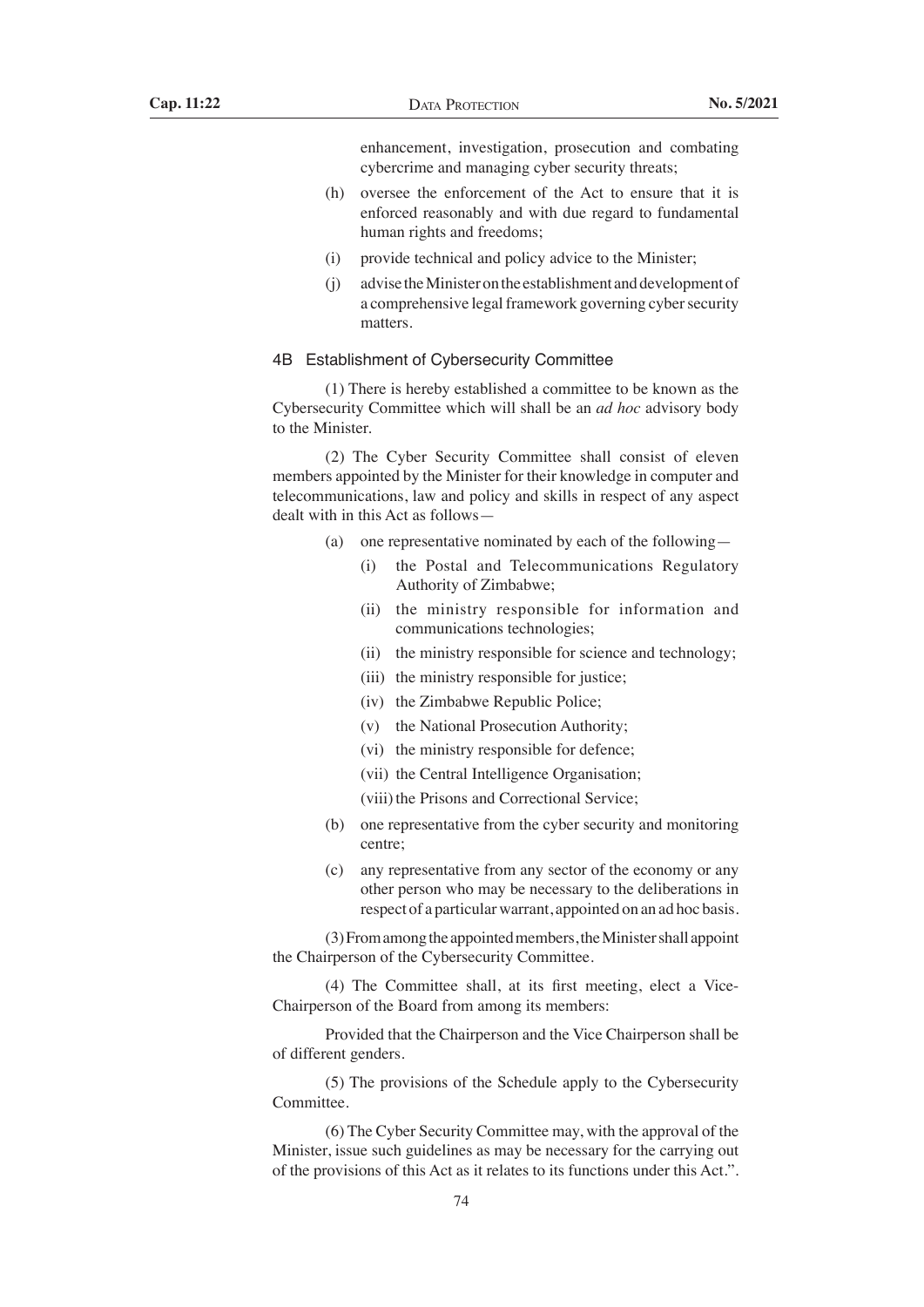(4) The principal Act is amended in section 5 by the insertion after subsection (3) of the following subsection—

 "(4) The Minister, upon receiving an application for a warrant in terms of this section, shall refer the application to the Cyber security committee, who shall advise the Minister on whether or not any of the reasonable grounds to issue a warrant referred to in section 6 are present:

 Provided that the Minister may issue a provisional warrant if in his or her opinion any of the reasonable grounds referred to in section 6 are present.

 (5) The Minister may withdraw a warrant issued provisionally upon the advice of the Committee that no reasonable grounds to issue to the warrant existed, without prejudice to anything that may be done by virtue of the warrant issued by the Minister between the time he or she issued it provisionally and the time it was referred to the committee and withdrawn.".

 $(5)$  The principal Act is amended by the insertion of the following Schedule  $-$ 

## "SCHEDULE (Section 4B (5))

## PROVISIONS APPLICABLE TO CYBERSECURITY COMMITTEE

## *Terms and conditions of office of members*

 1. (1) Subject to this Schedule, a member shall hold office for such period, not exceeding five years, as the Minister may fix on his or her appointment.

 (2) Subject to paragraph 8, a member shall hold office on such conditions as the Minister may fix in relation to members generally.

 (3) A retiring member shall be eligible for re-appointment as a member.

#### *Disqualification for appointment as member*

 2. (1) The Minister shall not appoint a person as a member and no person shall be qualified to hold office as a member if he or she—

- (a) is married to a person who is engaged in any activity connected with any business, if in the opinion of the Minister such financial interest or activity is likely to interfere with the impartial discharge by that person of his or her duties as a member; or
- (b) has, in terms of a law in force in any country—
	- (i) been adjudged or otherwise declared insolvent or bankrupt and has not been rehabilitated or discharged; or
	- (ii) made an assignment to, or arrangement or composition with, his or her creditors which has not been rescinded or set aside; or
- (c) has, within the period of five years immediately preceding the date of his or her proposed appointment, been convicted—
	- (i) in Zimbabwe, of an offence; or
	- (ii) outside Zimbabwe, in respect of conduct which if committed in Zimbabwe would constitute an offence; and sentenced to a term of imprisonment imposed without the option of a fine, whether or not any portion has been suspended, and has not received a free pardon.
- (2) A person who is—
- (a) a member of Parliament; or
- (b) a member of two or more other statutory bodies;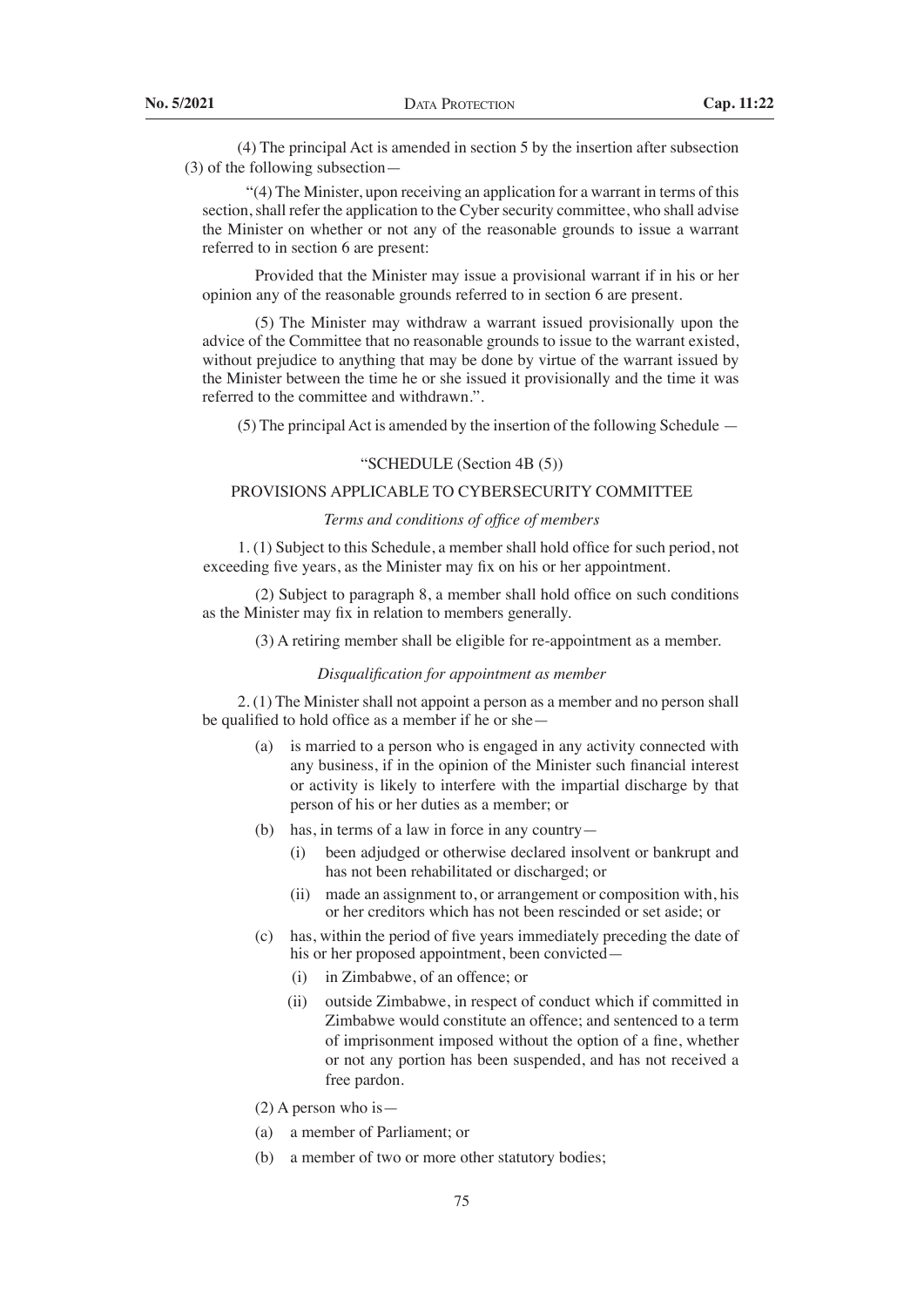shall not be appointed as a member, nor shall he or she be qualified to hold office as a member.

- (3) For the purpose of subparagraph  $(2)(b)$ —
- (a) a person who is appointed to a council, board or other authority which is a statutory body or which is responsible for the administration of the affairs of a statutory body, shall be regarded as a member of that statutory body;
- (b) "statutory body" means—
	- (i) any Commission established by the Constitution; or
	- (ii) any body corporate established-directly by or under an Act for special purposes specified in that Act, the membership of which consists wholly or mainly of persons appointed by the President, Vice President, a Minister or a statutory body or by a Commission established by the Constitution.

#### *Vacation of office by member*

 3.Amembershall vacate his or her office and the member's office shall become vacant—

- (a) one month after the date upon which he or she gives notice in writing to the Minister of his or her intention to resign or on the expiry of such other period of notice as the member and the Minister may agree; or
- (b) on the date he or she begins to serve a sentence of imprisonment imposed in Zimbabwe without the option of a fine—
	- (i) in Zimbabwe, in respect of an offence; or
	- (ii) outside Zimbabwe, in respect of conduct which if committed in Zimbabwe, would constitute an offence; or
- (c) if he or she becomes disqualified in terms of paragraph  $2(1)(a)$ , (b) or (c) to hold office as a member; or
- (d) if he or she is required in terms of paragraph 4 to vacate his or her office.

## *Dismissal or suspension of members*

 4 (1) The Minister may require a member to vacate his or her office if the member—

- (a) has been guilty of any conduct that renders him or her unsuitable as a member; or
- (b) has failed to comply with the conditions of his or her office fixed by the Minister in terms of paragraph 1(2); or
- (c) is mentally or physically incapable of efficiently carrying out his or her functions as a member.

 (2) The Minister, on the recommendation of the Committee, may require a member to vacate his or her office if the member has been absent without the permission of the Committee from two consecutive meetings of the Committee of which he or she was given at least seven days' notice and there was no just cause for the member's absence.

 (3) The Minister may suspend a member—

- (a) whom he or she suspects on reasonable grounds of having been guilty of conduct referred to in subparagraph  $(1)(a)$ ; or
- (b) against whom criminal proceedings have been instituted for an offence in respect of which a sentence of imprisonment without the option of